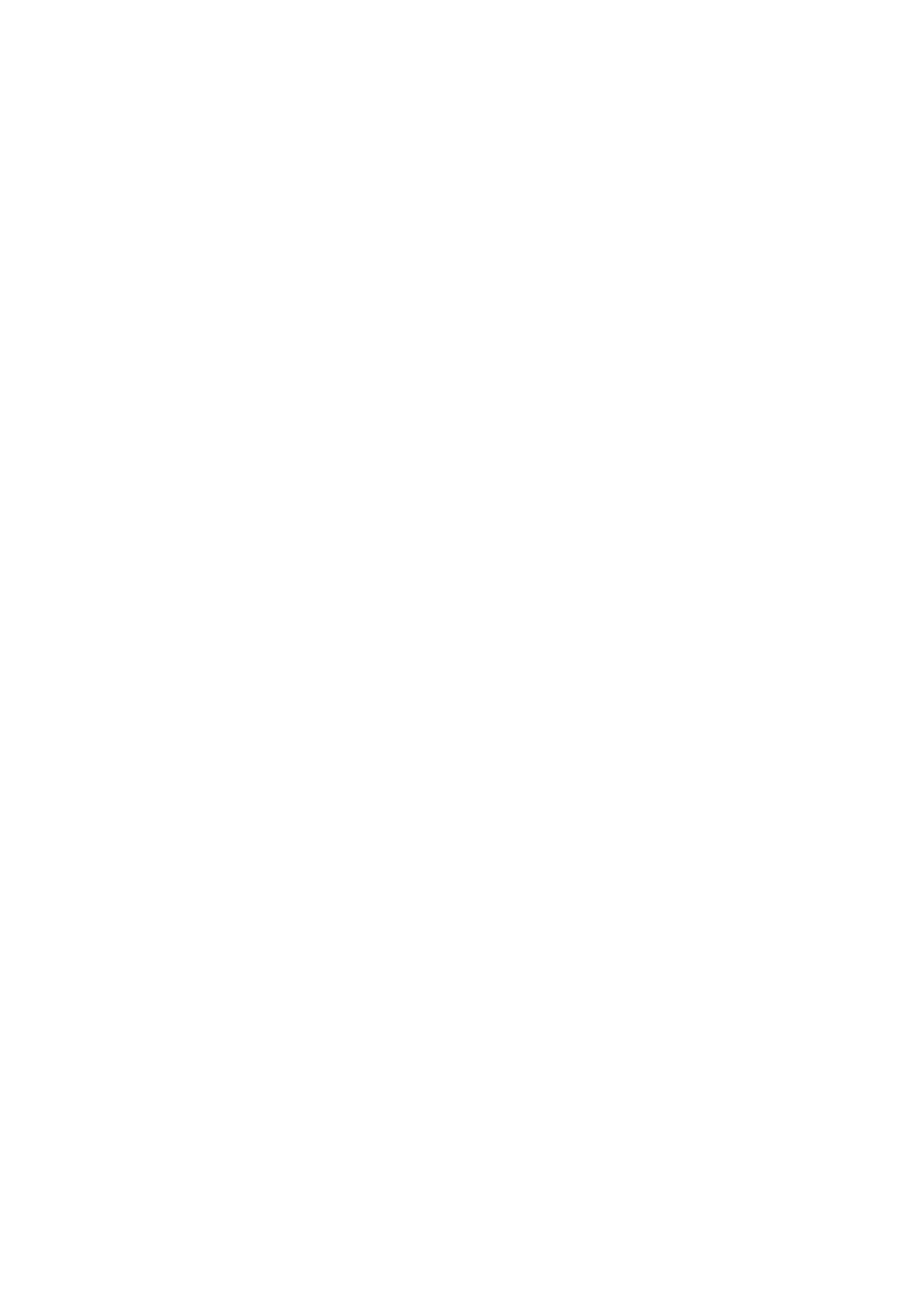

Ellan Vannin

## **HUMAN RIGHTS ACT 200 1**

## **Index**

| <b>Section</b> |                                                                                                                                                       | Page |
|----------------|-------------------------------------------------------------------------------------------------------------------------------------------------------|------|
|                | <b>Introduction</b>                                                                                                                                   | 5    |
| 1              |                                                                                                                                                       |      |
| 2              |                                                                                                                                                       |      |
|                | Interpretation of legislation<br><u> 1989 - Johann Barn, mars ar breithinn ar chuid ann an t-Alban ann an t-Alban ann an t-Alban ann an t-Alban a</u> | 6    |
| 3              |                                                                                                                                                       |      |
| 4              |                                                                                                                                                       |      |
| 5              |                                                                                                                                                       |      |
|                | Public authorities<br><u> 1980 - Andrea Station Barbara, amerikan personal (h. 1980).</u>                                                             | 8    |
| 6              |                                                                                                                                                       |      |
| 7              |                                                                                                                                                       |      |
| 8              |                                                                                                                                                       |      |
| 9              |                                                                                                                                                       |      |
| <b>9A</b>      |                                                                                                                                                       |      |
| <b>9B</b>      |                                                                                                                                                       |      |
|                | Other rights and proceedings                                                                                                                          | 12   |
| 10             |                                                                                                                                                       |      |
| 11             |                                                                                                                                                       |      |
| 12             |                                                                                                                                                       |      |
|                | Derogations and reservations                                                                                                                          | 13   |
| 13             |                                                                                                                                                       |      |
| 14             | Period for which designated derogations and reservations have effect14                                                                                |      |
| 15             | Periodic reviews of designated derogations and reservations: reports to                                                                               |      |
|                |                                                                                                                                                       |      |
|                | Parliamentary procedure<br><u> 1989 - Johann Barn, fransk politik (d. 1989)</u>                                                                       | 14   |
| 16             |                                                                                                                                                       |      |
|                | Supplemental<br><u> 1980 - Johann Barbara, martxa alemaniar amerikan a</u>                                                                            | 15   |
| 17             |                                                                                                                                                       |      |
| 18             |                                                                                                                                                       |      |
| 19             |                                                                                                                                                       |      |
| 20             |                                                                                                                                                       |      |

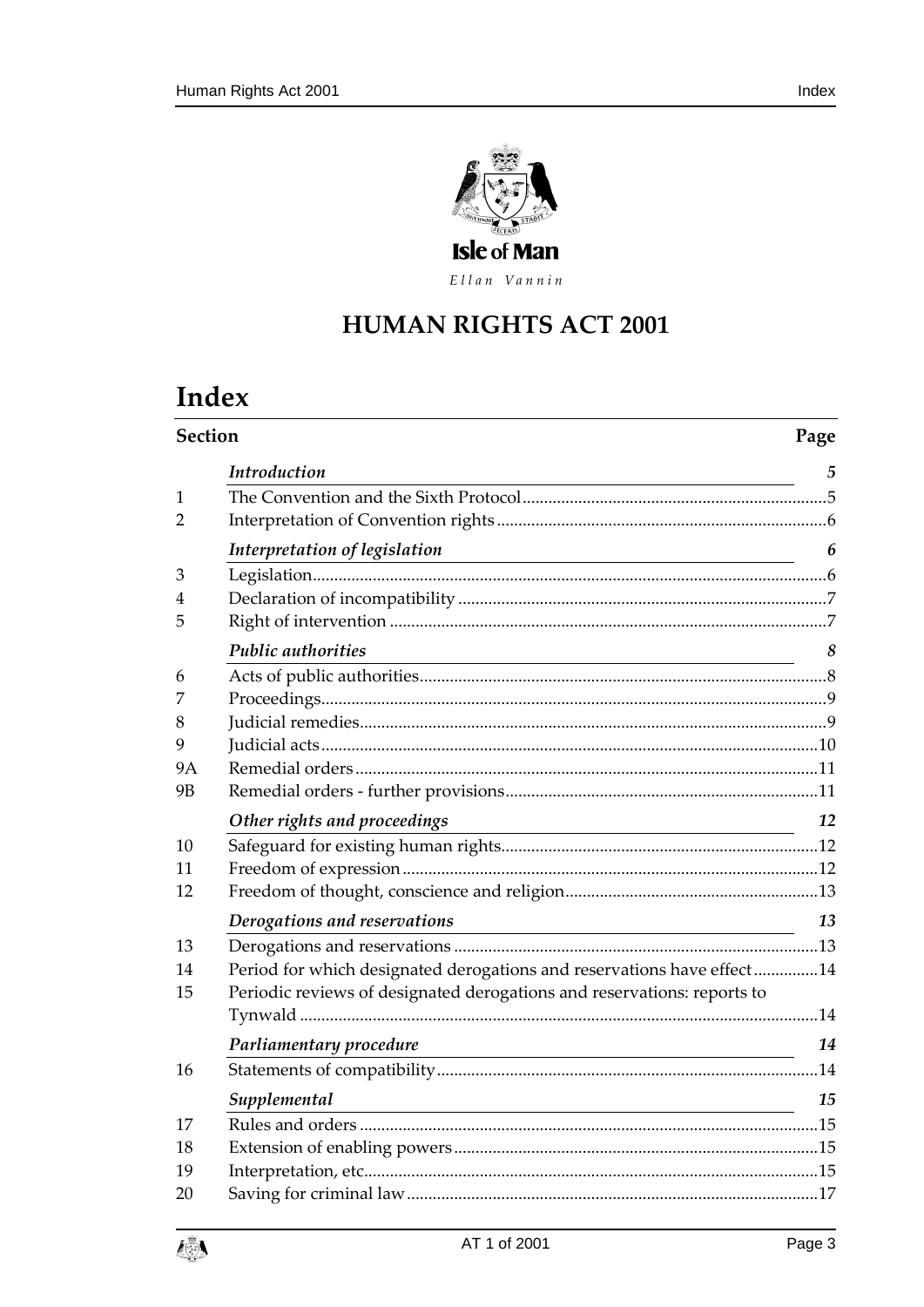| 21                                 |                   |    |
|------------------------------------|-------------------|----|
| 22                                 |                   |    |
| 23                                 |                   |    |
| <b>SCHEDULE 1</b>                  |                   |    |
|                                    | THE ARTICLES      | 19 |
|                                    | <b>SCHEDULE 2</b> | 25 |
|                                    | <b>SCHEDULE 3</b> | 25 |
| <b>DESIGNATED RESERVATION</b>      |                   | 25 |
|                                    | <b>ENDNOTES</b>   | 27 |
| <b>TABLE OF ENDNOTE REFERENCES</b> |                   |    |

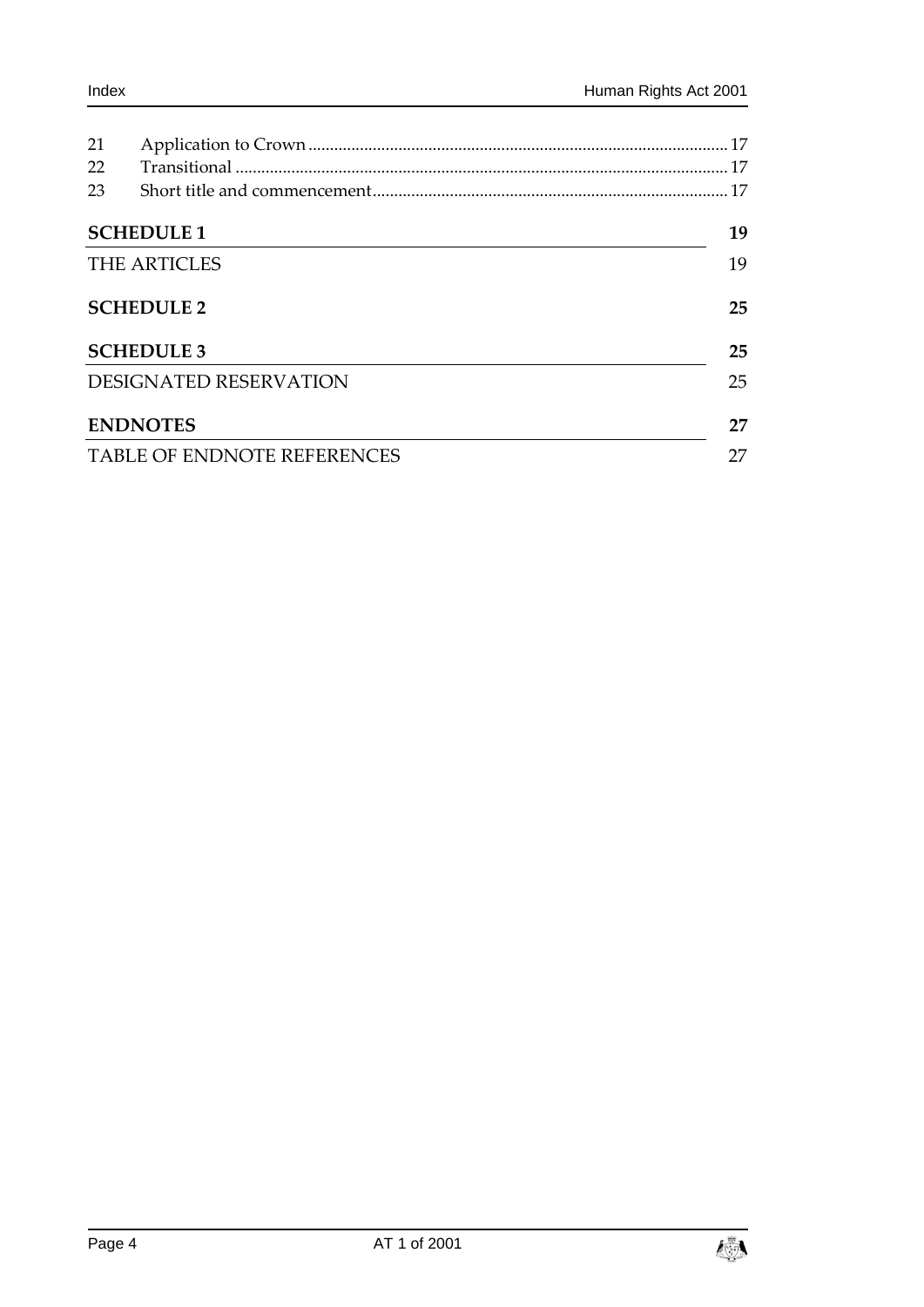

Ellan Vannin

## **HUMAN RIGHTS ACT 200 1**

*Received Royal Assent: 16 January 2001 Passed: 16 January 2001 Commenced: 1 March 2001*

**AN ACT** to give further effect to rights and freedoms guaranteed under the European Convention on Human Rights; and for connected purposes.

**GENERAL NOTE:** See SD352/09 Rules of the High Court of Justice 2009 Sch 15.1 para 3 reproduced below:

"**3.** In any statutory provision a reference to a petition of doleance shall be construed as an application to the court in accordance with —

- (a) Chapter 9 of Part 13 (review of detention),
- (b) rule 14.16 (appeal by way of case stated), or
- (c) Chapter 2 of Part 14 (review of lawfulness of decision etc.),

<span id="page-4-0"></span>as the case may require."

#### *Introduction*

## <span id="page-4-1"></span>**1 The Convention and the Sixth Protocol**

[P1998/42/1]

- (1) In this Act, "**the Convention rights**" means the rights and fundamental freedoms set out in —
	- (a) Articles 2 to 12 and 14 of the Convention;
	- (aa) Articles 1 to 3 of the First Protocol;**<sup>1</sup>**
	- (b) Article 1 of the 13th Protocol,**<sup>2</sup>**

as read with Articles 16 to 18 of the Convention.

- (2) Those Articles are to have effect for the purposes of this Act subject to any designated derogation or reservation (as to which see sections 13 and 15 and Schedule 3).**<sup>3</sup>**
- (3) The Articles are set out in Schedule 1.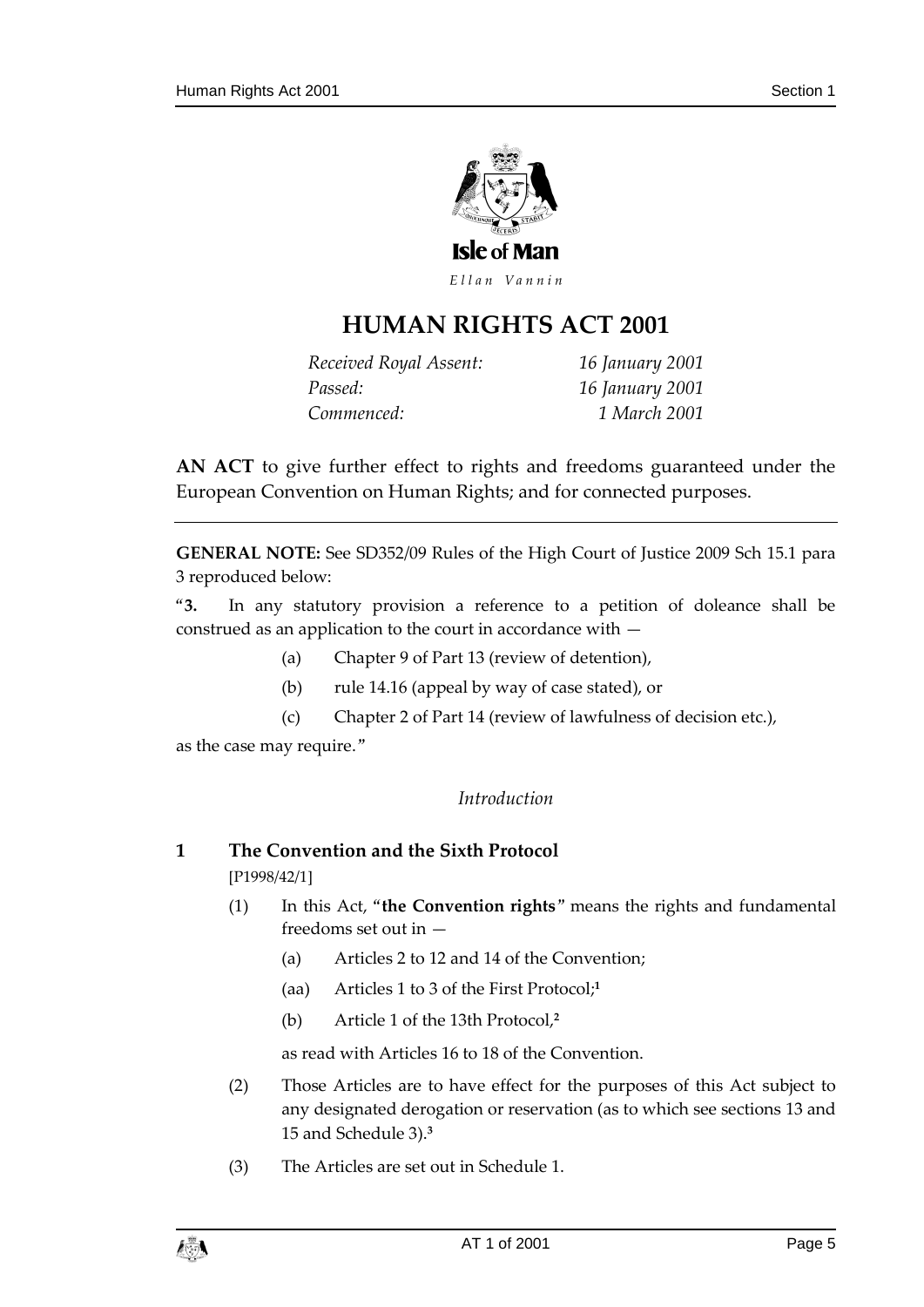- (4) The Council of Ministers may by order make such amendments to this Act as it considers appropriate to reflect the effect, in relation to the Island, of a protocol.
- (5) In subsection (4), "protocol" means a protocol to the Convention which —
	- (a) the United Kingdom has ratified on behalf of the Island; or
	- (b) the United Kingdom has signed with a view to ratification on behalf of the Island.
- (6) No amendment may be made by an order under subsection (4) so as to come into operation before the protocol concerned is in force in relation to the Island.

#### <span id="page-5-0"></span>**2 Interpretation of Convention rights**

[P1998/42/2(1) and (2)]

- (1) A court or tribunal determining a question which has arisen under this Act in connection with a Convention right must take into account any —
	- (a) judgment, decision, declaration or advisory opinion of the European Court of Human Rights,
	- (b) opinion of the Commission given in a report adopted under Article 31 of the Convention,
	- (c) decision of the Commission in connection with Article 26 or 27(2) of the Convention, or
	- (d) decision of the Committee of Ministers taken under Article 46 of the Convention,

whenever made or given, so far as, in the opinion of the court or tribunal, it is relevant to the proceedings in which that question has arisen.

(2) Evidence of any judgment, decision, declaration or opinion of which account may have to be taken under this section is to be given in proceedings before any court or tribunal in such manner as may be provided by rules.

#### *Interpretation of legislation*

#### <span id="page-5-2"></span><span id="page-5-1"></span>**3 Legislation**

[P1998/42/3]

- (1) So far as it is possible to do so, Acts and subordinate legislation must be read and given effect in a way which is compatible with the Convention rights.
- (2) This section
	- (a) applies to Acts and subordinate legislation whenever enacted;

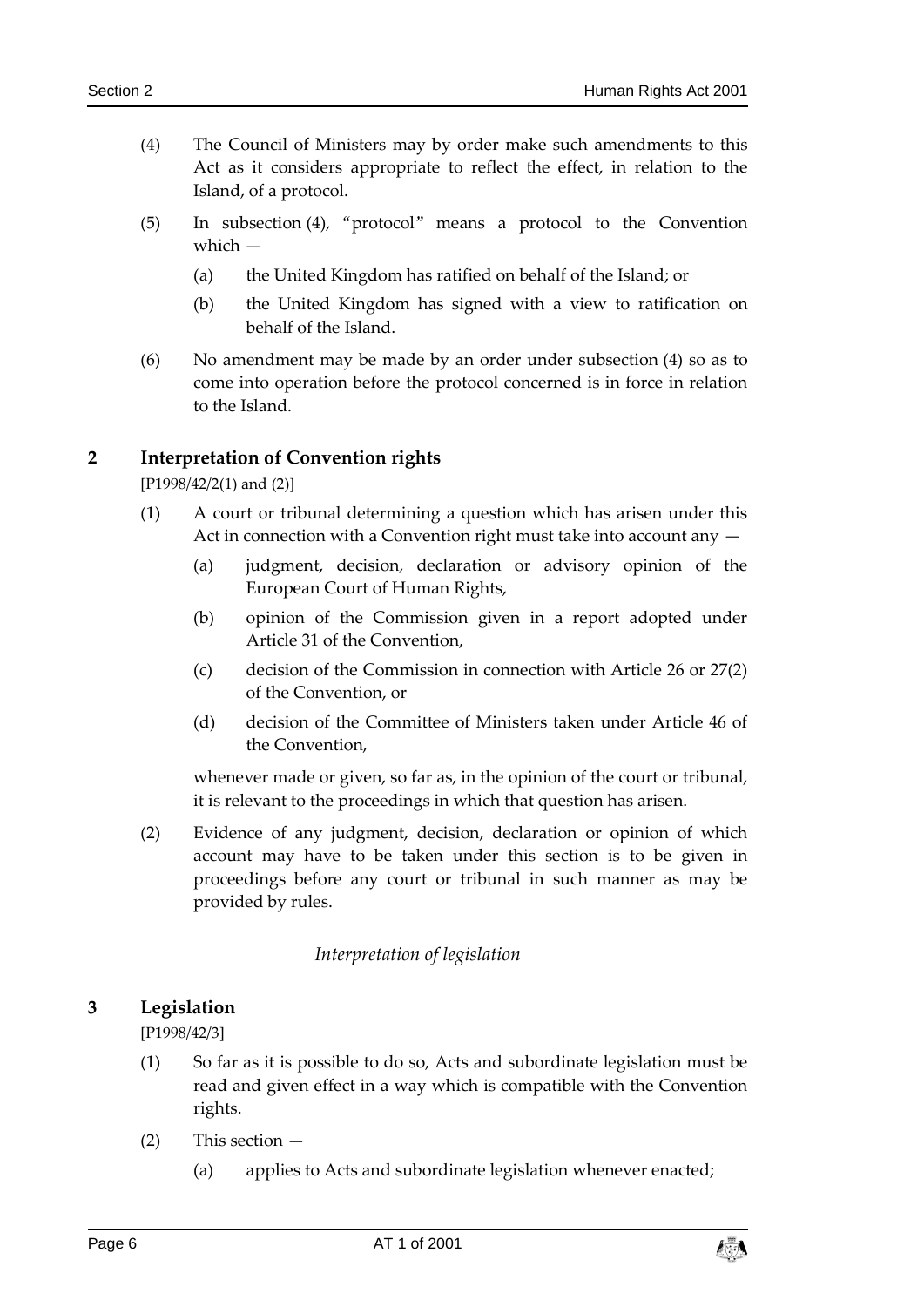- (b) does not affect the validity, continuing operation or enforcement of any incompatible Act; and
- (c) does not affect the validity, continuing operation or enforcement of any incompatible subordinate legislation if (disregarding any possibility of revocation) an Act prevents removal of the incompatibility.

## <span id="page-6-0"></span>**4 Declaration of incompatibility**

#### [P1998/42/4]

- (1) Subsection (2) applies in any proceedings in which a court determines whether a provision of an Act is compatible with a Convention right.
- (2) If the court is satisfied that the provision is incompatible with a Convention right, it may make a declaration of that incompatibility.
- (3) Subsection (4) applies in any proceedings in which a court determines whether a provision of subordinate legislation, made in the exercise of a power conferred by an Act, is compatible with a Convention right.
- (4) If the court is satisfied
	- (a) that the provision is incompatible with a Convention right, and
	- (b) that (disregarding any possibility of revocation) the Act concerned prevents removal of the incompatibility,

it may make a declaration of that incompatibility.

- (5) In this section, "court" means
	- (a) the Judicial Committee of the Privy Council;
	- (b) the High Court.
- (6) A declaration under this section (in this Act referred to as "**a declaration of incompatibility**") —
	- (a) does not affect the validity, continuing operation or enforcement of the provision in respect of which it is given; and
	- (b) is not binding on the parties to the proceedings in which it is made.

## <span id="page-6-1"></span>**5 Right of intervention**

[P1998/42/5]

- (1) Where a court is considering whether to make a declaration of incompatibility, the Attorney General is entitled to notice in accordance with rules of court.
- (2) In any case to which subsection (1) applies, the Attorney General (or a person nominated by him) is entitled, on giving notice in accordance with rules of court, to be joined as a party to the proceedings.

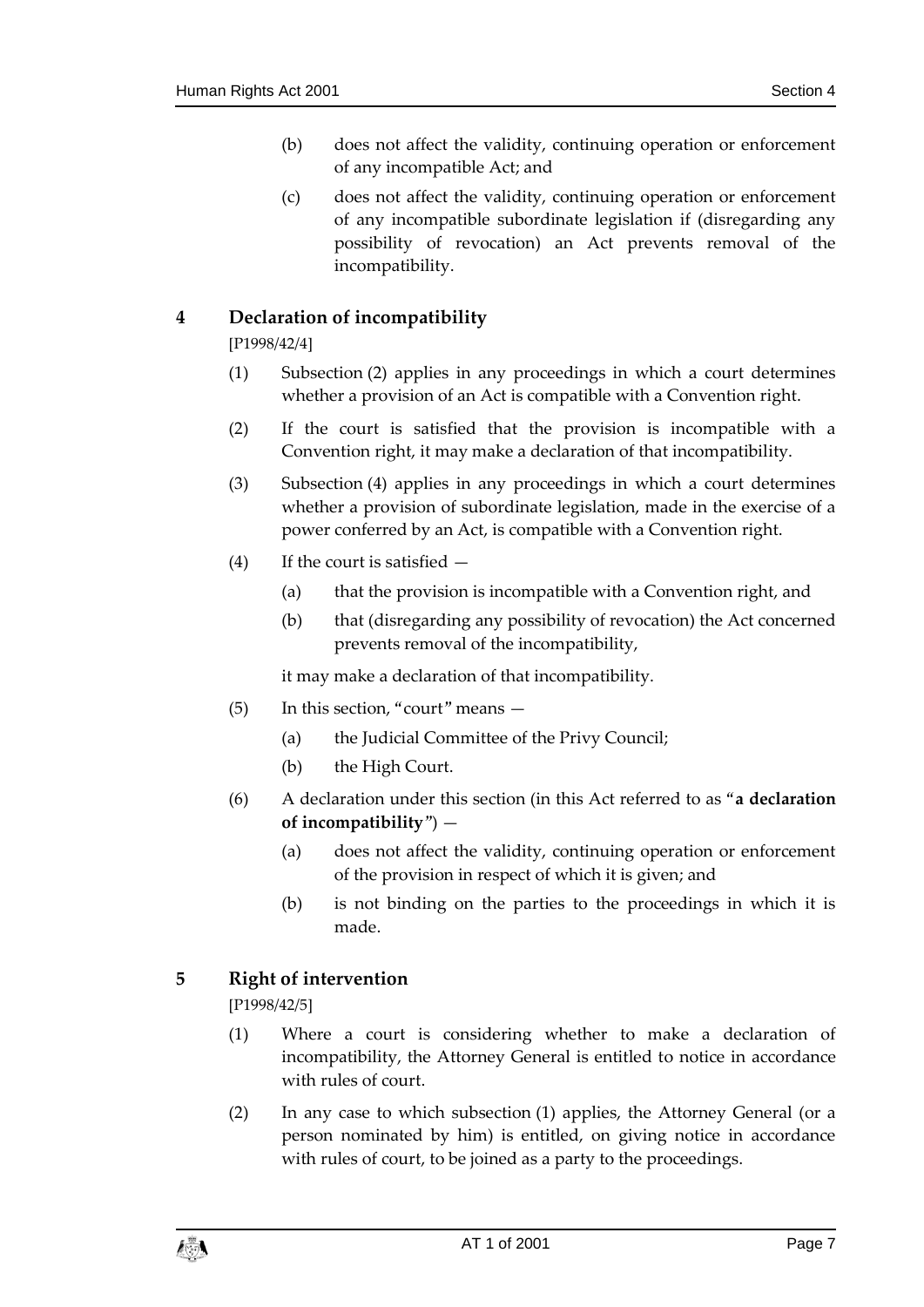- (3) Notice under subsection (2) may be given at any time during the proceedings.
- (4) A person who has been made a party to criminal proceedings as the result of a notice under subsection (2) may, with leave, appeal against any declaration of incompatibility made in the proceedings.
- (5) If a court makes a declaration of incompatibility, it shall cause a copy of that declaration to be served on the Attorney General, whether or not he is a party to proceedings under this section or otherwise.

## *Public authorities*

## <span id="page-7-1"></span><span id="page-7-0"></span>**6 Acts of public authorities**

[P1998/42/6]

- (1) It is unlawful for a public authority to act in a way which is incompatible with a Convention right.
- (2) Subsection (1) does not apply to an act if  $-$ 
	- (a) as the result of one or more provisions of an Act, the authority could not have acted differently; or
	- (b) in the case of one or more provisions of, or made under, an Act which cannot be read or given effect in a way which is compatible with the Convention rights, the authority was acting so as to give effect to or enforce those provisions.
- (3) In this section, "public authority" includes
	- (a) a court or tribunal, and
	- (b) any person certain of whose functions are functions of a public nature,

but, subject to subsection (4), does not include —

- (i) Tynwald;
- (ii) the Legislative Council;
- (iii) the House of Keys; or
- (iv) a person exercising functions in connection with proceedings in Tynwald, the Legislative Council or the House of Keys.
- (4) In relation to a particular act, a person is not a public authority by virtue only of subsection (3)(b) if the nature of the act is private.
- (5) In this section, "an act" includes a failure to act but does not include a failure to —
	- (a) introduce in, or lay before, Tynwald, the Legislative Council or the House of Keys a proposal for legislation; or
	- (b) pass any Act.

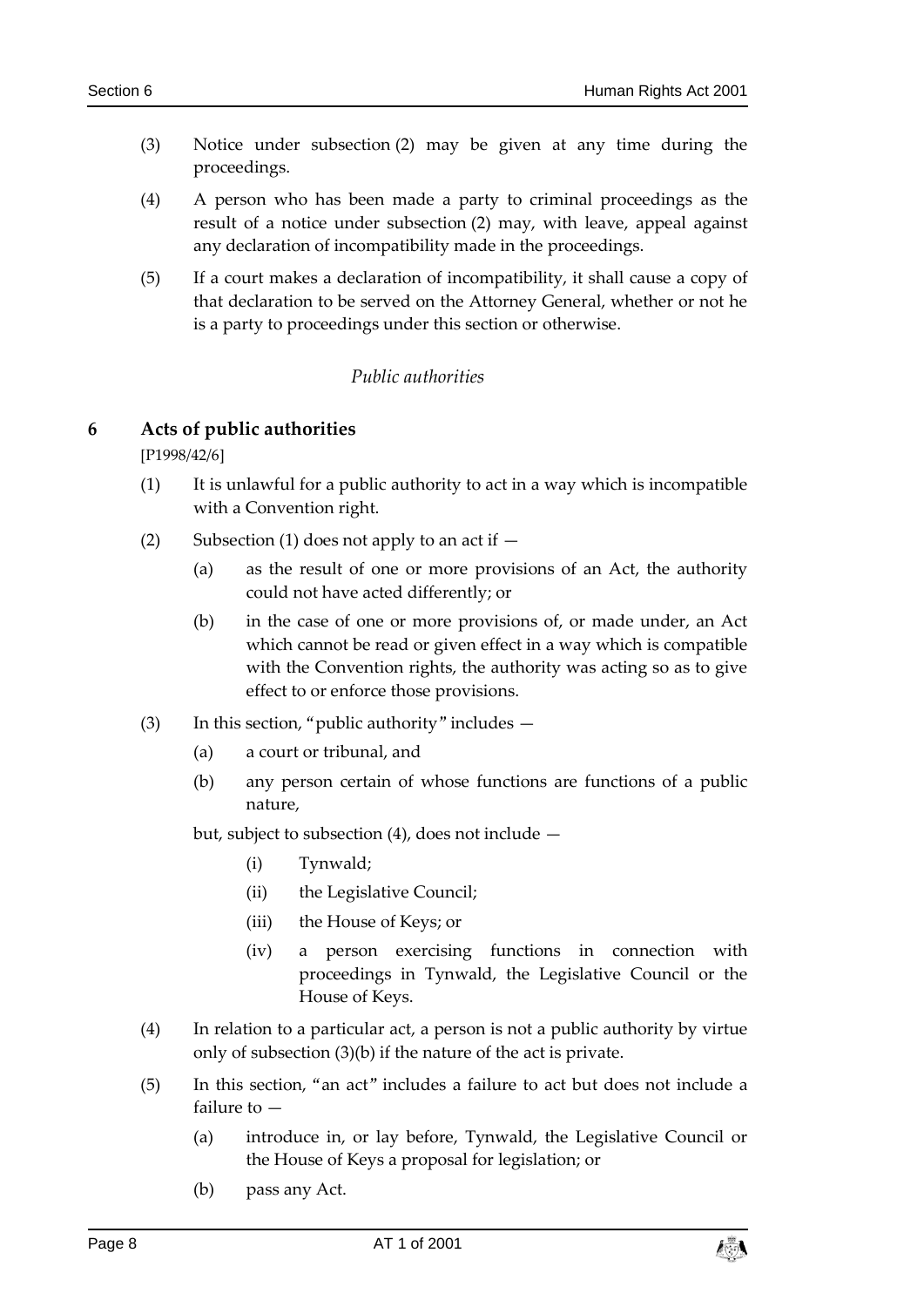## <span id="page-8-0"></span>**7 Proceedings**

[P1998/42/7(1)-(3) and (5)-(7)]

- (1) A person who claims that a public authority has acted (or proposes to act) in a way which is made unlawful by section  $6(1)$  may  $-$ 
	- (a) bring proceedings against the authority under this Act in the appropriate court or tribunal, or
	- (b) rely on the Convention right or rights concerned in any legal proceedings,

but only if he is (or would be) a victim of the unlawful act.

- (2) In subsection (1)(a), "appropriate court or tribunal" means such court or tribunal as may be determined in accordance with rules; and proceedings against an authority include a counterclaim or similar proceeding.
- (3) If the proceedings are made by way of petition of doleance, the applicant is to be taken to have a sufficient interest in relation to the unlawful act only if he is, or would be, a victim of that act.**<sup>4</sup>**
- (4) Proceedings under subsection  $(1)(a)$  must be brought before the end of  $-$ 
	- (a) the period of one year beginning with the date on which the act complained of took place; or
	- (b) such longer period as the court or tribunal considers equitable having regard to all the circumstances,

but that is subject to any rule of law imposing a stricter time limit in relation to the procedure in question.

- (5) In subsection  $(1)(b)$  "legal proceedings" includes  $-$ 
	- (a) proceedings brought by or at the instigation of a public authority; and
	- (b) an appeal against the decision of a court or tribunal.
- (6) For the purposes of this section, a person is a victim of an unlawful act only if he would be a victim for the purposes of Article 34 of the Convention if proceedings were brought in the European Court of Human Rights in respect of that act.

## <span id="page-8-1"></span>**8 Judicial remedies**

[P1998/42/8]

- (1) In relation to any act (or proposed act) of a public authority which the court finds is (or would be) unlawful, it may grant such relief or remedy, or make such order, within its powers as it considers just and appropriate.
- (2) But damages may be awarded only by a court which has power to award damages, or to order the payment of compensation, in civil proceedings.

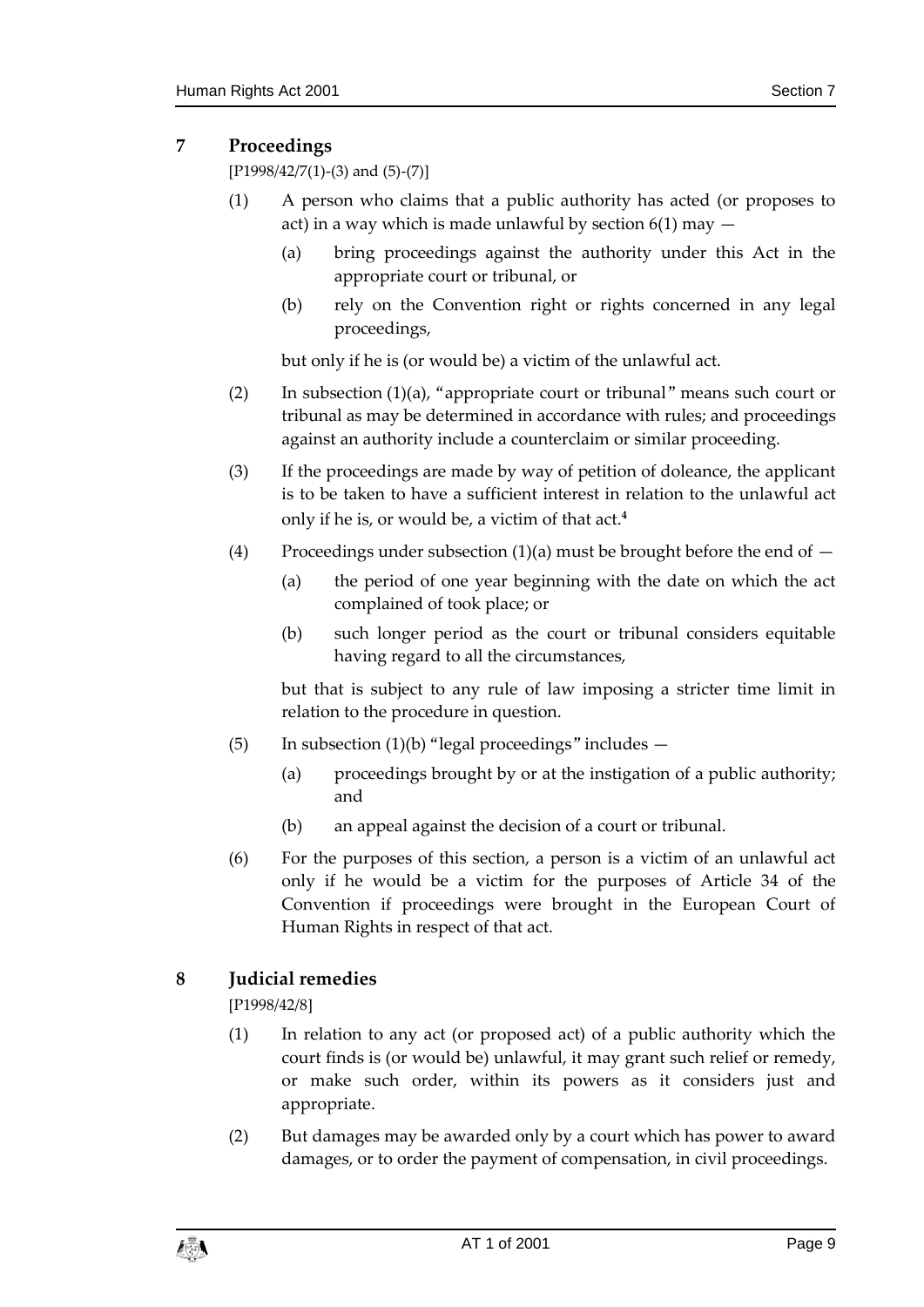- (3) No award of damages is to be made unless, taking account of all the circumstances of the case, including —
	- (a) any other relief or remedy granted, or order made, in relation to the act in question (by that or any other court), and
	- (b) the consequences of any decision (of that or any other court) in respect of that act,

the court is satisfied that the award is necessary to afford just satisfaction to the person in whose favour it is made.

- (4) In determining
	- (a) whether to award damages, or
	- (b) the amount of an award,

the court must take into account the principles applied by the European Court of Human Rights in relation to the award of compensation under Article 41 of the Convention.

- (5) A public authority against which damages are awarded is to be treated for the purposes of the *Civil Liability (Contribution) Act 1981* as liable in respect of damage suffered by the person to whom the award is made.
- $(6)$  In this section  $-$

"court" includes a tribunal;

"damages" means damages for an unlawful act of a public authority; and

"unlawful" means unlawful under section 6(1).

#### <span id="page-9-0"></span>**9 Judicial acts**

[P1998/42/9]

- (1) Proceedings under section 7(1)(a) in respect of a judicial act may be brought only —
	- (a) by exercising a right of appeal;
	- (b) on a petition of doleance; or**<sup>5</sup>**
	- (c) in such other forum as may be prescribed by rules.
- (2) That does not affect any rule of law which prevents a court from being the subject of judicial review under a petition of doleance.**<sup>6</sup>**
- (3) In proceedings under this Act in respect of a judicial act done in good faith, damages may not be awarded otherwise than to compensate a person to the extent required by Article 5(5) of the Convention.
- (4) An award of damages permitted by subsection (3) is to be made against the Treasury; but no award may be made unless the Attorney General (or a person nominated by him), if not a party to the proceedings, is joined.
- (5) In this section —

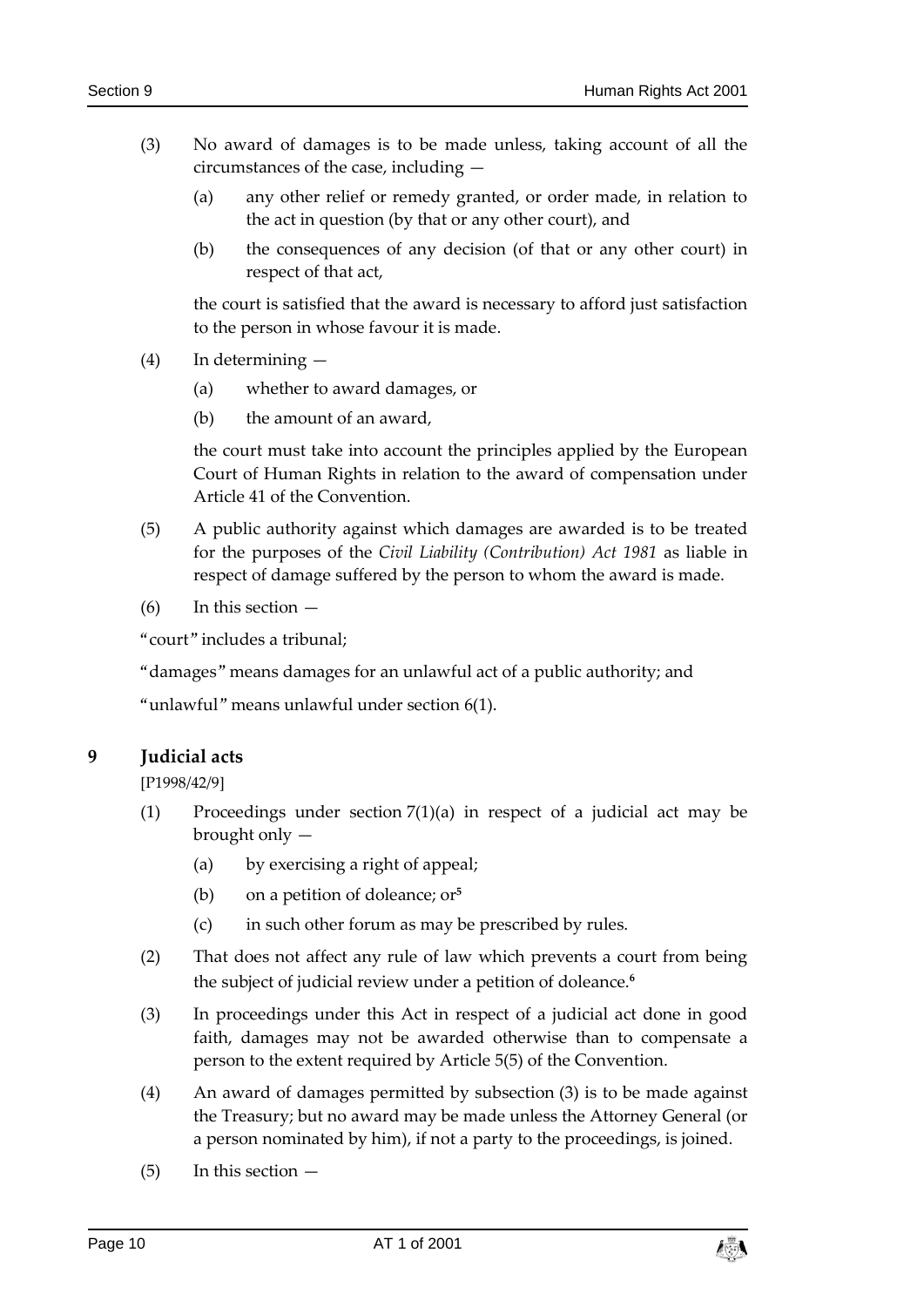"court" includes a tribunal;

- "judge" includes a member of a tribunal, a justice of the peace and a clerk or other officer entitled to exercise the jurisdiction of a court;
- "judicial act" means a judicial act of a court and includes an act done on the instructions, or on behalf, of a judge.

## <span id="page-10-0"></span>**9A Remedial orders**

[P1998/42/10]

- (1) This section applies if
	- (a) a provision of an Act of Tynwald or a public document has been declared under section 4 to be incompatible with a Convention right and, if an appeal lies —
		- (i) all persons who may appeal have stated in writing that they do not intend to do so;
		- (ii) the time for bringing an appeal has expired and no appeal has been brought within that time; or
		- (iii) an appeal brought within that time has been determined or abandoned; or
	- (b) it appears to the Council of Ministers, having regard to a finding of the European Court of Human Rights made after the coming into operation of this section in proceedings against the United Kingdom in a case relating to the Island that a provision of an Act of Tynwald or a public document is incompatible with an obligation of the Island arising from the Convention.
- (2) If the Council of Ministers considers that there are compelling reasons for proceeding under this section, it may by order make such amendments to the Act of Tynwald or public document as it considers necessary to remove the incompatibility.
- (3) If, in the case of a public document, the Council of Ministers considers
	- (a) that it is necessary to amend the Act of Tynwald under which the public document in question was made, in order to enable the incompatibility to be removed; and
	- (b) that there are compelling reasons for proceeding under this section,

it may by order make such amendments to the Act of Tynwald as it considers necessary.**<sup>7</sup>**

## <span id="page-10-1"></span>**9B Remedial orders - further provisions**

[P1998/42/Sch 2]

(1) A remedial order may —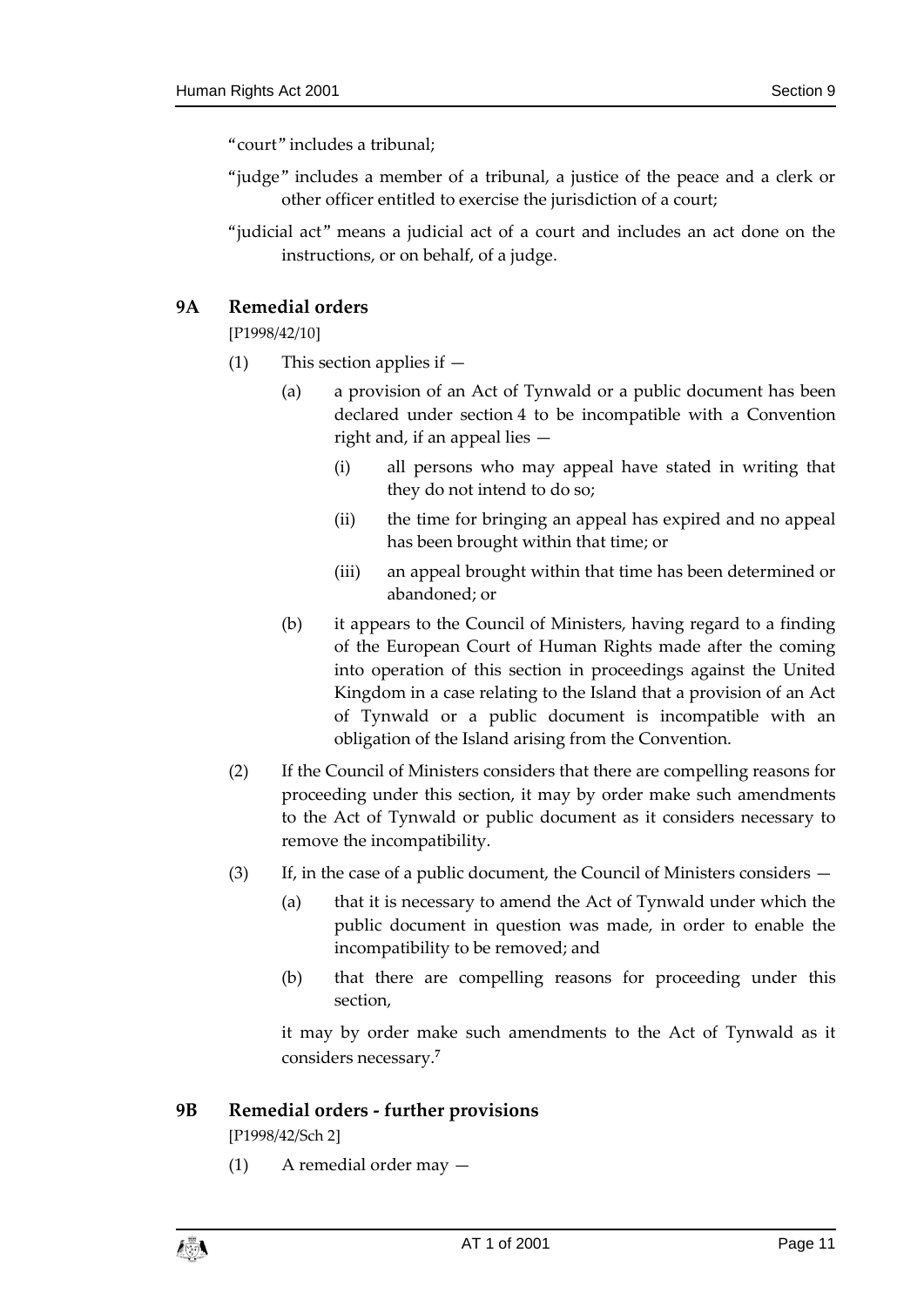- (a) contain such incidental, supplemental, consequential or transitional provision as the Council of Ministers considers appropriate;
- (b) be made so as to have effect from a date earlier than that on which it is made;
- (c) make provision for the delegation of specific functions;
- (d) make different provision for different cases.
- (2) The power conferred by subsection  $(1)(a)$  includes  $-$ 
	- (a) power to amend an Act of Tynwald (including Acts of Tynwald other than that which contains the incompatible provision); and
	- (b) power to amend or revoke a public document (including public documents other than that which contains the incompatible provision).
- (3) No person is to be guilty of an offence solely as a result of the retrospective effect of a remedial order.
- (4) No remedial order may be made unless a draft of the order has been approved by Tynwald at the sitting at which it is laid or at the next following sitting.
- <span id="page-11-0"></span>(5) In this section "remedial order" means an order under section 9A.**<sup>8</sup>**

#### *Other rights and proceedings*

#### <span id="page-11-1"></span>**10 Safeguard for existing human rights**

#### [P1998/42/11]

A person's reliance on a Convention right does not restrict —

- (a) any other right or freedom conferred on him by or under any law having effect in the Island; or
- (b) his right to make any claim or bring any proceedings which he could make or bring apart from sections 7 to 9.

#### <span id="page-11-2"></span>**11 Freedom of expression**

#### [P1998/42/12]

- (1) This section applies if a court is considering whether to grant any relief which, if granted, might affect the exercise of the Convention right to freedom of expression.
- (2) If the person against whom the application for relief is made ("the respondent") is neither present nor represented, no such relief is to be granted unless the court is satisfied —
	- (a) that the applicant has taken all practicable steps to notify the respondent; or

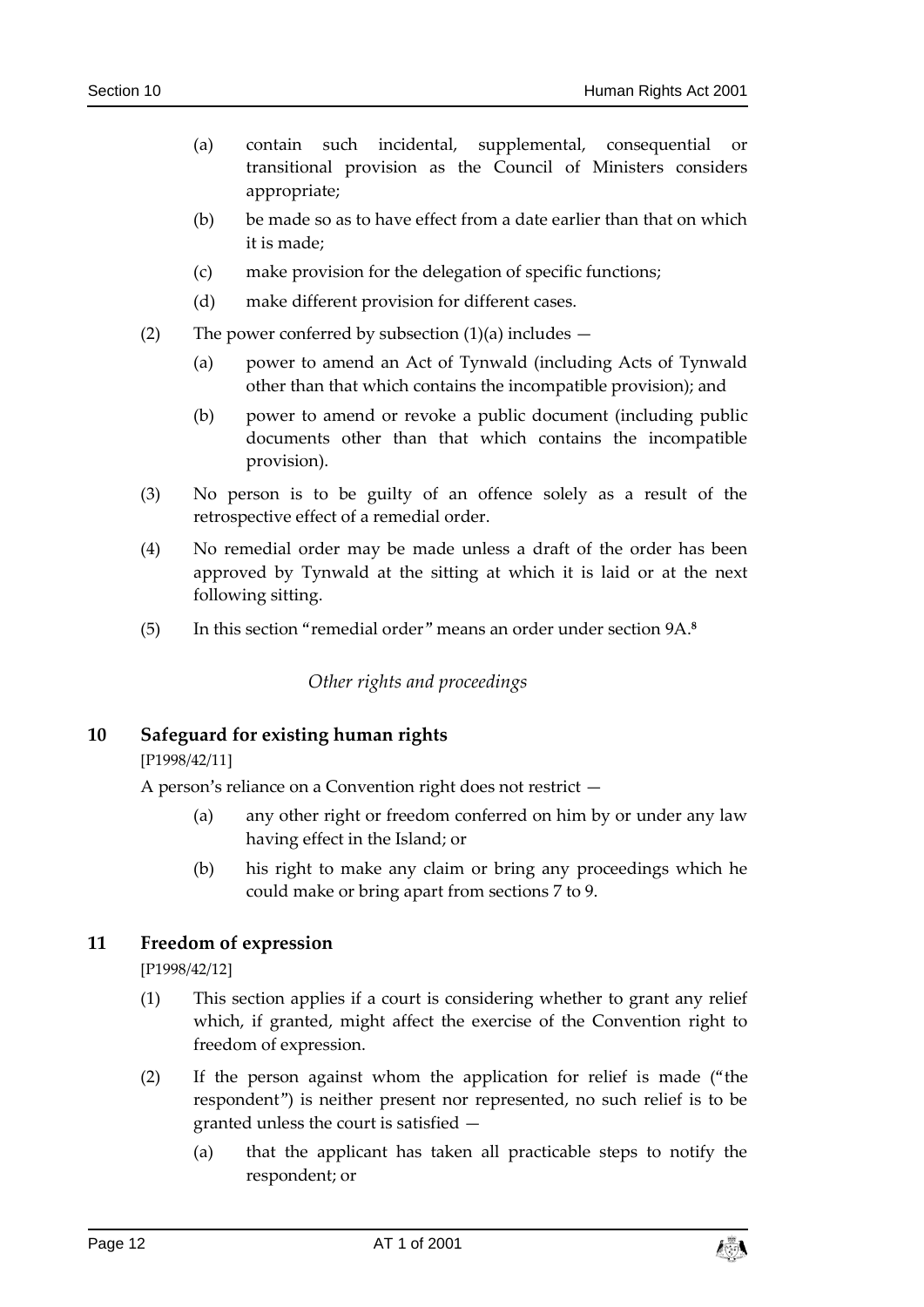- (b) that there are compelling reasons why the respondent should not be notified.
- (3) No such relief is to be granted so as to restrain publication before trial unless the court is satisfied that the applicant is likely to establish that publication should not be allowed.
- (4) The court must have particular regard to the importance of the Convention right to freedom of expression and, where the proceedings relate to material which the respondent claims, or which appears to the court, to be journalistic, literary or artistic material (or to conduct connected with such material), to —
	- (a) the extent to which  $-$ 
		- (i) the material has, or is about to, become available to the public; or
		- (ii) it is, or would be, in the public interest for the material to be published;
	- (b) any relevant privacy code.
- $(5)$  In this section  $-$

"court" includes a tribunal; and

"relief" includes any remedy or order (other than in criminal proceedings).

## <span id="page-12-0"></span>**12 Freedom of thought, conscience and religion**

[P1998/42/13]

- (1) If a court's determination of any question arising under this Act might affect the exercise by a religious organisation (itself or its members collectively) of the Convention right to freedom of thought, conscience and religion, it must have particular regard to the importance of that right.
- <span id="page-12-1"></span>(2) In this section, "court" includes a tribunal.

*Derogations and reservations*

## <span id="page-12-2"></span>**13 Derogations and reservations**

[P1998/42/14(1)-(4) and (6); 15(1)-(4)]

- (1) In this Act, "**designated derogation**" means any derogation from an Article of the Convention, or of any protocol to the Convention, which is designated for the purposes of this Act in an order made by the Council of Ministers.**<sup>9</sup>**
- (2) In this Act**, "designated reservation"** means any reservation to an Article of the Convention, or of any protocol to the Convention, which is designated for the purposes of this Act in an order made by the Council of Ministers.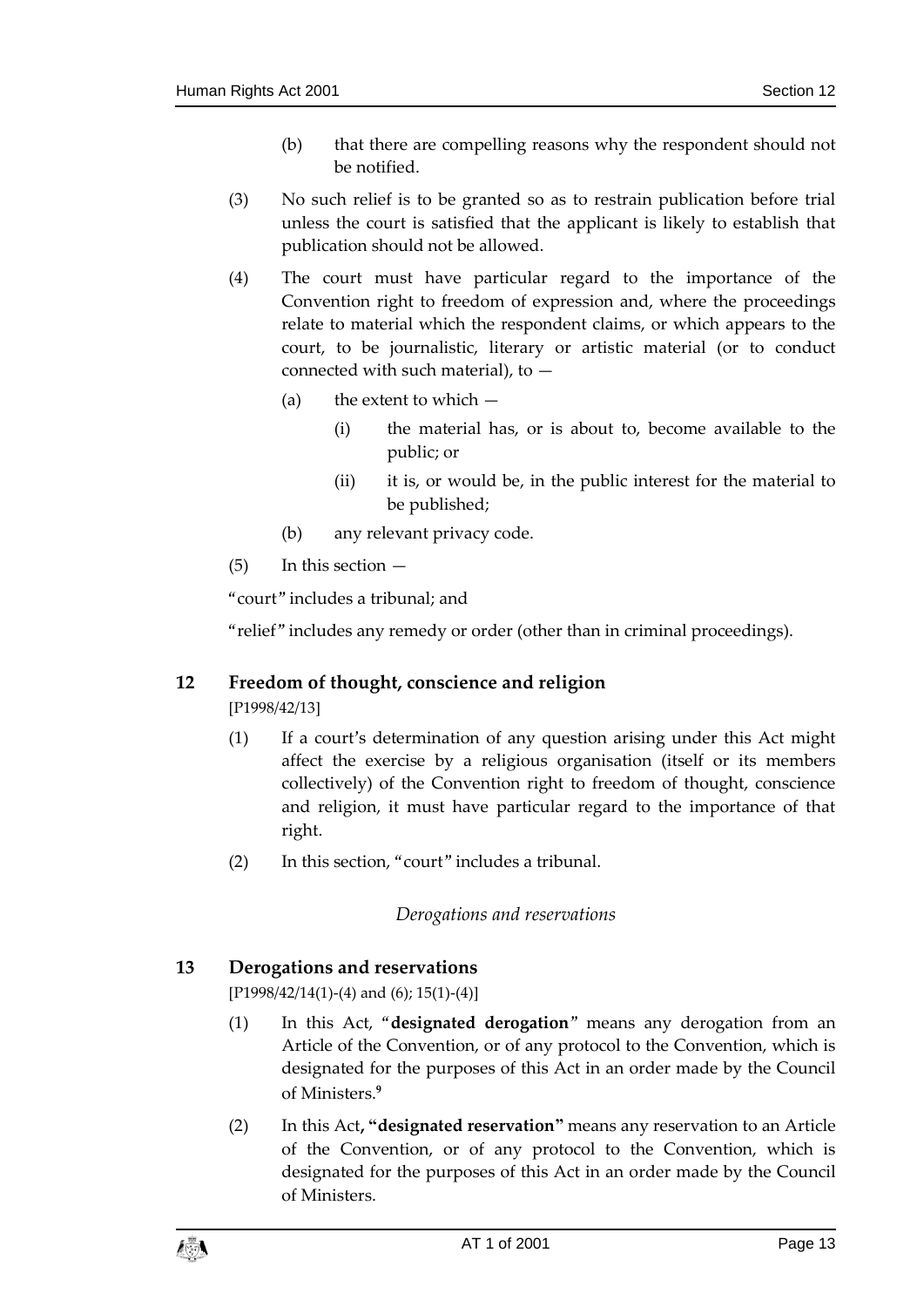- (3) A designation order may be made under subsection (1)(b) in anticipation of the making of a proposed derogation.
- (4) The Council of Ministers must by order make such amendments to this Act as are necessary to reflect any designation order under subsection  $(1)(b)$  or  $(2)$ .
- (5) In this section, any reference to a derogation or a reservation is a reference to a derogation or reservation by the United Kingdom on behalf of the Island.

## <span id="page-13-0"></span>**14 Period for which designated derogations and reservations have effect** [P1998/42/16]

- (1) If an order under section 13 designating a derogation or reservation has not already been revoked, that derogation or reservation ceases to be designated for the purposes of this Act when —
	- (a) in the case of a reservation, it is withdrawn, whether in whole or in part; or
	- (b) in the case of a derogation, when it is amended, replaced or withdrawn.**<sup>10</sup>**
- (2) The Council of Ministers must by order make such amendments to this Act as are necessary to reflect the effect of subsection (1).
- (3) Subsection (1) does not prevent the Council of Ministers from exercising its powers under subsection  $(1)(b)$  or subsection  $(2)$  of section 13 to make a fresh designation order.

## <span id="page-13-1"></span>**15 Periodic reviews of designated derogations and reservations: reports to Tynwald**

- (1) The Council of Ministers must review all extant designated derogations and designated reservations at least once in each succeeding period of 5 years following the date on which section 13 comes into operation.
- (2) The Council of Ministers must cause a report on the results of the review to be prepared and laid before Tynwald.
- (3) Where the Council of Ministers has notice of the happening of any of the events specified in paragraphs (a) and (b) of section 14(1) it must cause a report to be laid before Tynwald.

## *Parliamentary procedure*

## <span id="page-13-3"></span><span id="page-13-2"></span>**16 Statements of compatibility**

#### [P1998/42/19]

The explanatory memorandum of a Bill in the Legislative Council or the House of Keys must include either —

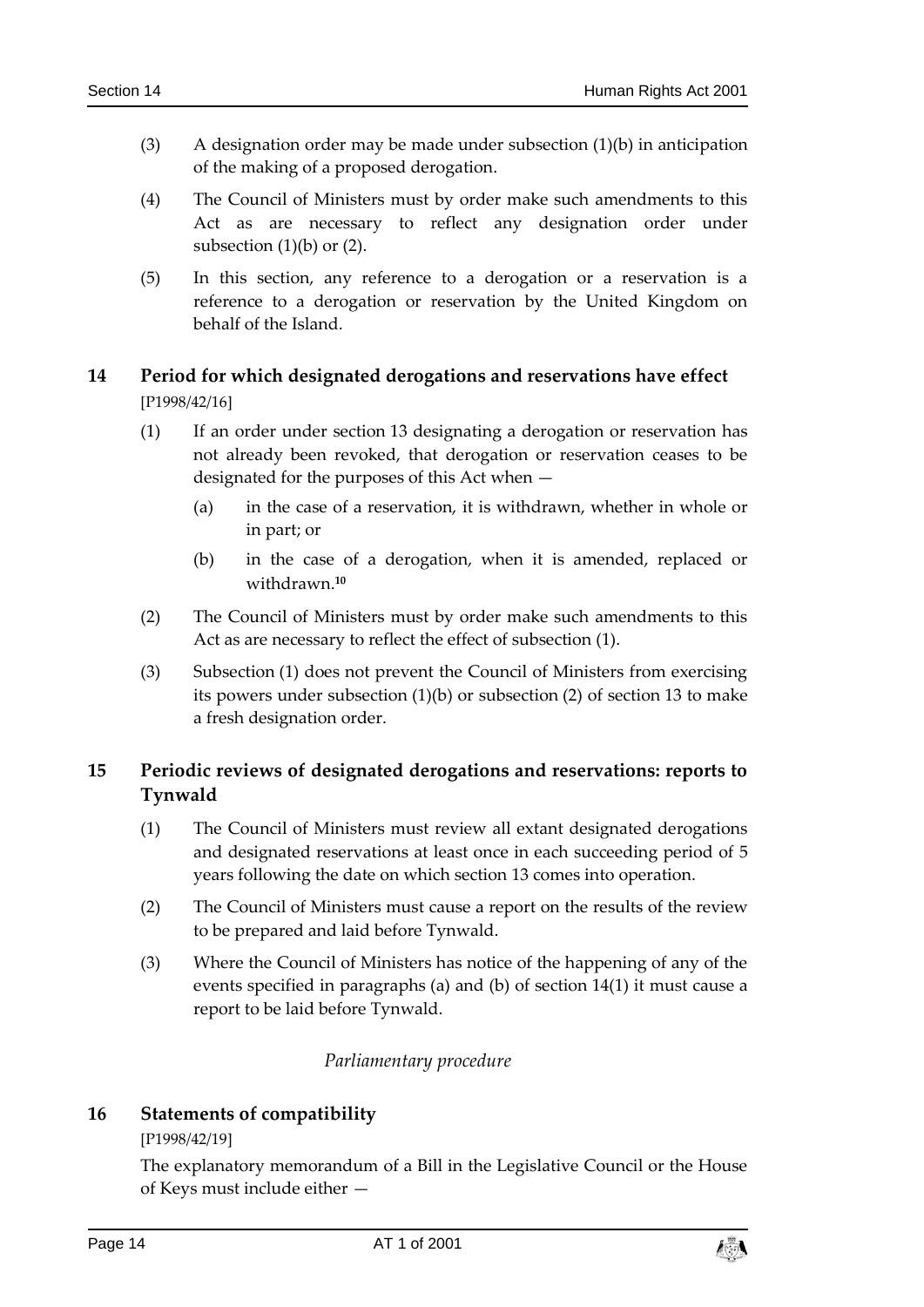- (a) a statement to the effect that in the view of the member moving the Bill, its provisions are compatible with the Convention rights; or
- (b) a statement to the effect that although the member is unable to make such a statement the member nevertheless wishes to proceed with the Bill.

## *Supplemental*

## <span id="page-14-1"></span><span id="page-14-0"></span>**17 Rules and orders**

[P1998/42/2(3), 7(9) and (10) and 8(5)]

- (1) In this Act (with the exception of section 18), "rules" means rules of court or, in the case of proceedings before a tribunal, rules made for the purposes of this Act by the Deemsters.
- (2) In making rules for the purpose of section 7, regard must be had to section 9.
- (3) All orders and rules under this Act (with the exception of orders under section 9A or 23(2)) shall be laid before Tynwald as soon as practicable after they are made, and if at the sitting at which any order or rule is laid or at the next following sitting Tynwald fails to approve it, the order or rule shall cease to have effect.**<sup>11</sup>**

## <span id="page-14-2"></span>**18 Extension of enabling powers**

[P1998/42/7(11) and (12)]

- (1) A Department or other body or person which has power to make rules in relation to a particular tribunal may, to the extent it considers it necessary to ensure that the tribunal can provide an appropriate remedy in relation to an act (or proposed act) of a public authority which is (or would be) unlawful as a result of section  $6(1)$ , by order add to  $-$ 
	- (a) the relief or remedies which the tribunal may grant; or
	- (b) the grounds on which it may grant any of them.
- (2) An order made under subsection (1) may contain such incidental, supplemental, consequential or transitional provision as the Department, body or person making it considers appropriate.

#### <span id="page-14-3"></span>**19 Interpretation, etc**

[P1998/42/21]

 $(1)$  In this Act  $-$ 

"**Act**" means —

(a) an Act of Tynwald;

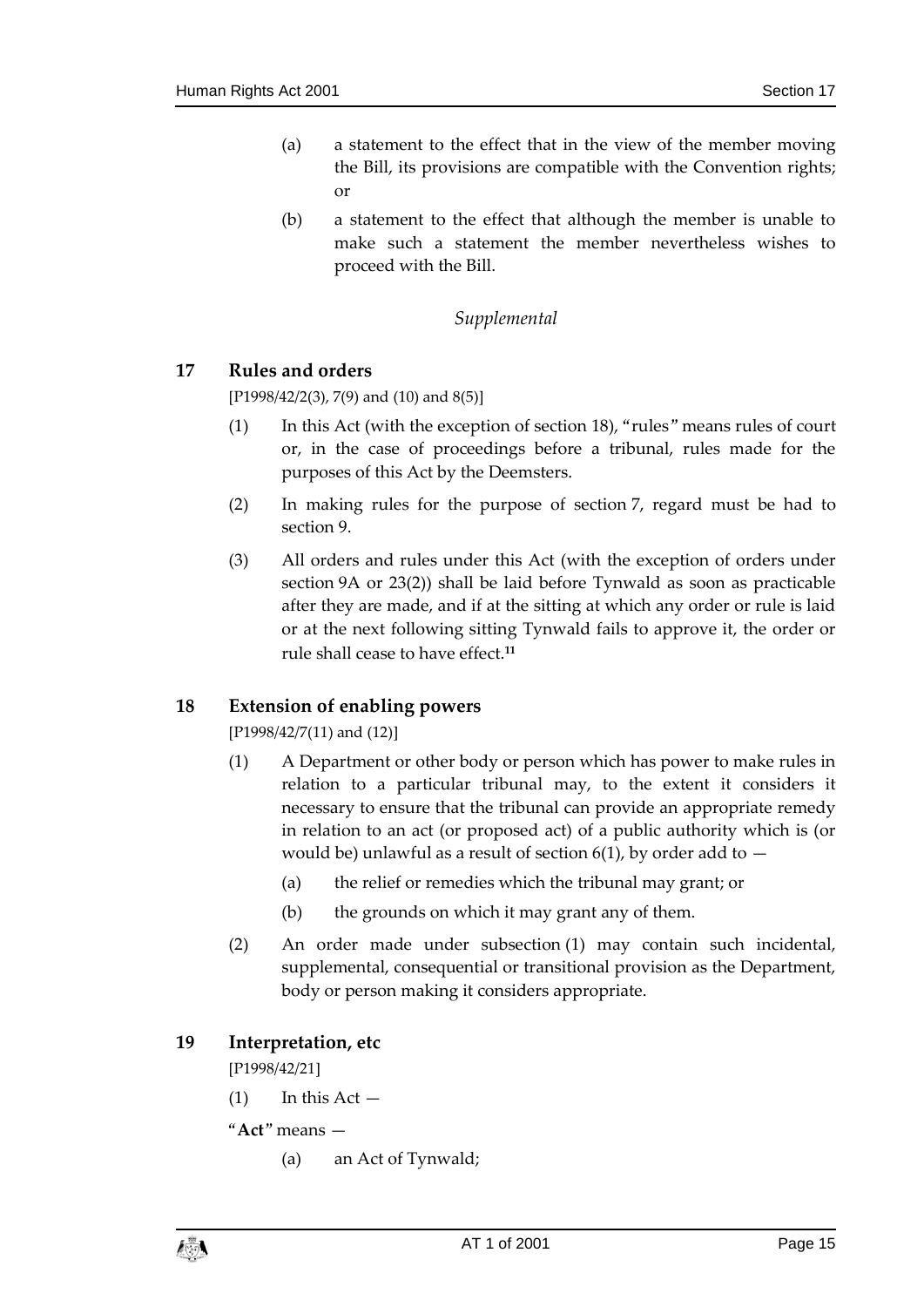- (b) an Act of Parliament which has effect in the Island (directly or by virtue of an Order in Council);
- (c) a Church Measure which has effect in the Island;
- (d) an Order in Council made in exercise of Her Majesty's Royal Prerogative and which extends to or has effect in respect of the Island;

and includes any provision of a public document, instrument or Order in Council which is excluded from the definition of "subordinate legislation";

"**Church Measure**" means —

- (a) a Measure of the Church Assembly;
- (b) a Measure of the General Synod of the Church of England;
- (c) a Measure enacted in accordance with the *Church Legislation Procedure Act 1993*;
- (d) a Measure under the *Church (Application of General Synod Measures) Act 1979* which continues to have effect by virtue of section 5(1) of the *Church Legislation Procedure Act 1993*;

"**the Commission**" means the European Commission of Human Rights;

"**the Convention**" means the Convention for the Protection of Human Rights and Fundamental Freedoms, agreed by the Council of Europe at Rome on 4th November 1950 as it has effect for the time being in relation to the Island;

"**declaration of incompatibility**" means a declaration under section 4;

- "**11th Protocol**" means the protocol to the Convention (restructuring the control machinery established by the Convention) agreed at Strasbourg on 11th May 1994;
- "**13th Protocol**" means the protocol to the Convention (concerning the abolition of the death penalty in all circumstances) agreed at Vilnius on 3rd May 2002;**<sup>12</sup>**
- "**6th Protocol**" [Repealed]**<sup>13</sup>**

"**subordinate legislation**" means —

- (a) any public document; and
- (b) any instrument of a legislative character which has effect in, or in relation to, the Island and which is made under —
	- (i) an Act of Parliament; or
	- (ii) a Church Measure;

but does not include —

1. any provision of a public document or an instrument referred to in paragraph (b) which amends an Act;

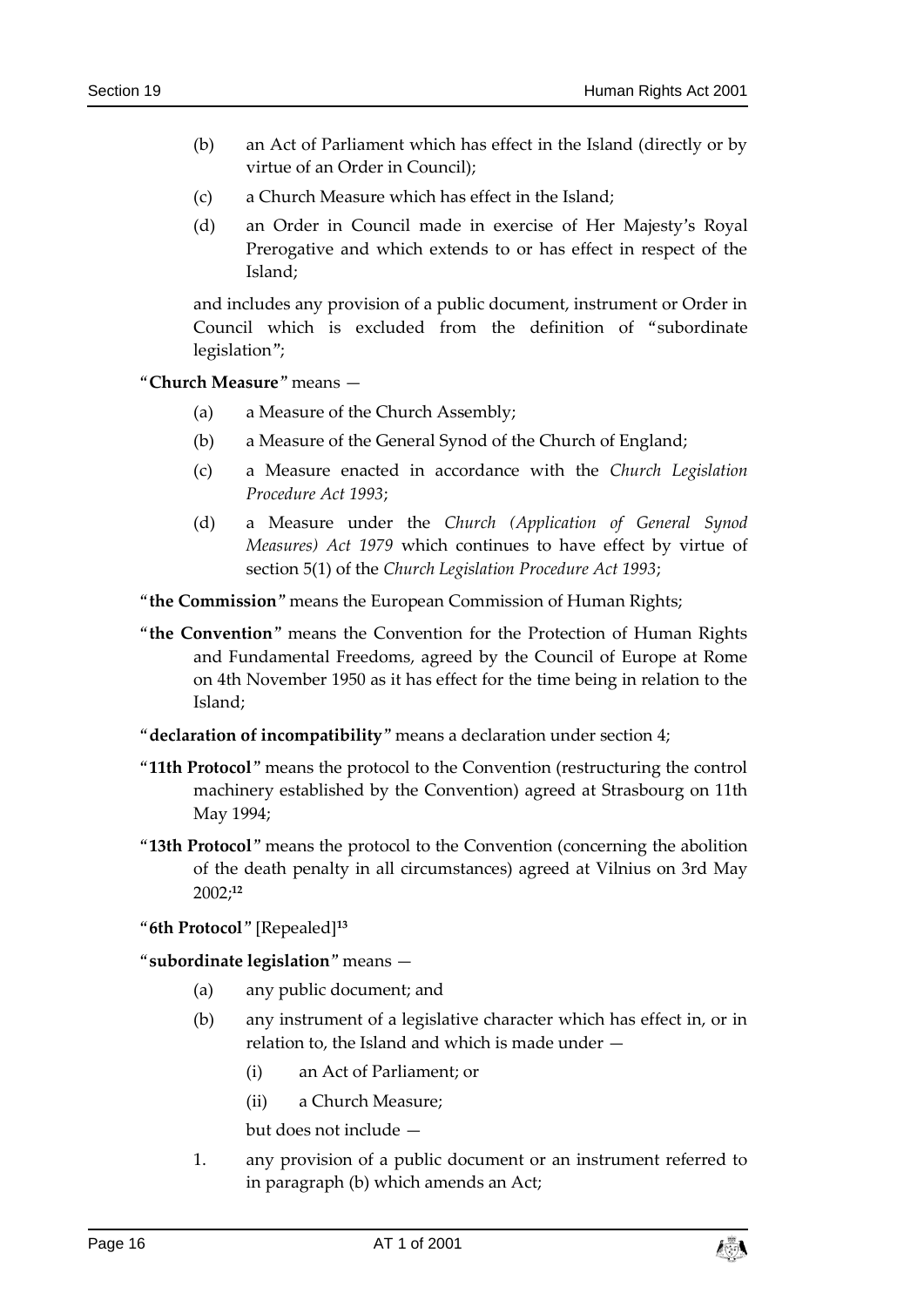- 2. any provision of an Order in Council which extends a provision of an Act of Parliament to the Island; or
- 3. any provision of a public document or an instrument referred to in paragraph (b) which operates to bring one or more provisions of an Act into operation;

"**tribunal**" means any tribunal in which legal proceedings may be brought.

- (2) The references in section  $2(1)(b)$  and (c) to Articles are to Articles of the Convention as they had effect immediately before the coming into force of the 11th Protocol.
- (3) The reference in section  $2(1)(d)$  to Article 46 includes a reference to Articles 32 and 54 of the Convention as they had effect immediately before the coming into force of the 11th Protocol.
- (4) The references in section 2(1) to a report or decision of the Commission or a decision of the Committee of Ministers include references to a report or decision made as provided by paragraphs 3, 4 and 6 of Article 5 of the 11th Protocol (transitional provisions).

## <span id="page-16-0"></span>**20 Saving for criminal law**

[P1998/42/7(8)] Nothing in this Act creates a criminal offence.

## <span id="page-16-1"></span>**21 Application to Crown**

[P1998/42/22(5)] This Act binds the Crown.

## <span id="page-16-2"></span>**22 Transitional**

[P1998/42/22(4)]

Section 7(1)(b) applies to proceedings brought by or at the instigation of a public authority whenever the act in question took place; but otherwise that subsection does not apply to an act committed before the coming into force of that section.

#### <span id="page-16-3"></span>**23 Short title and commencement**

- (1) This Act may be cited as the Human Rights Act 2001.
- (2) This Act shall come into force on such day as the Council of Ministers may by order appoint; and different days may be appointed for different purposes.**14**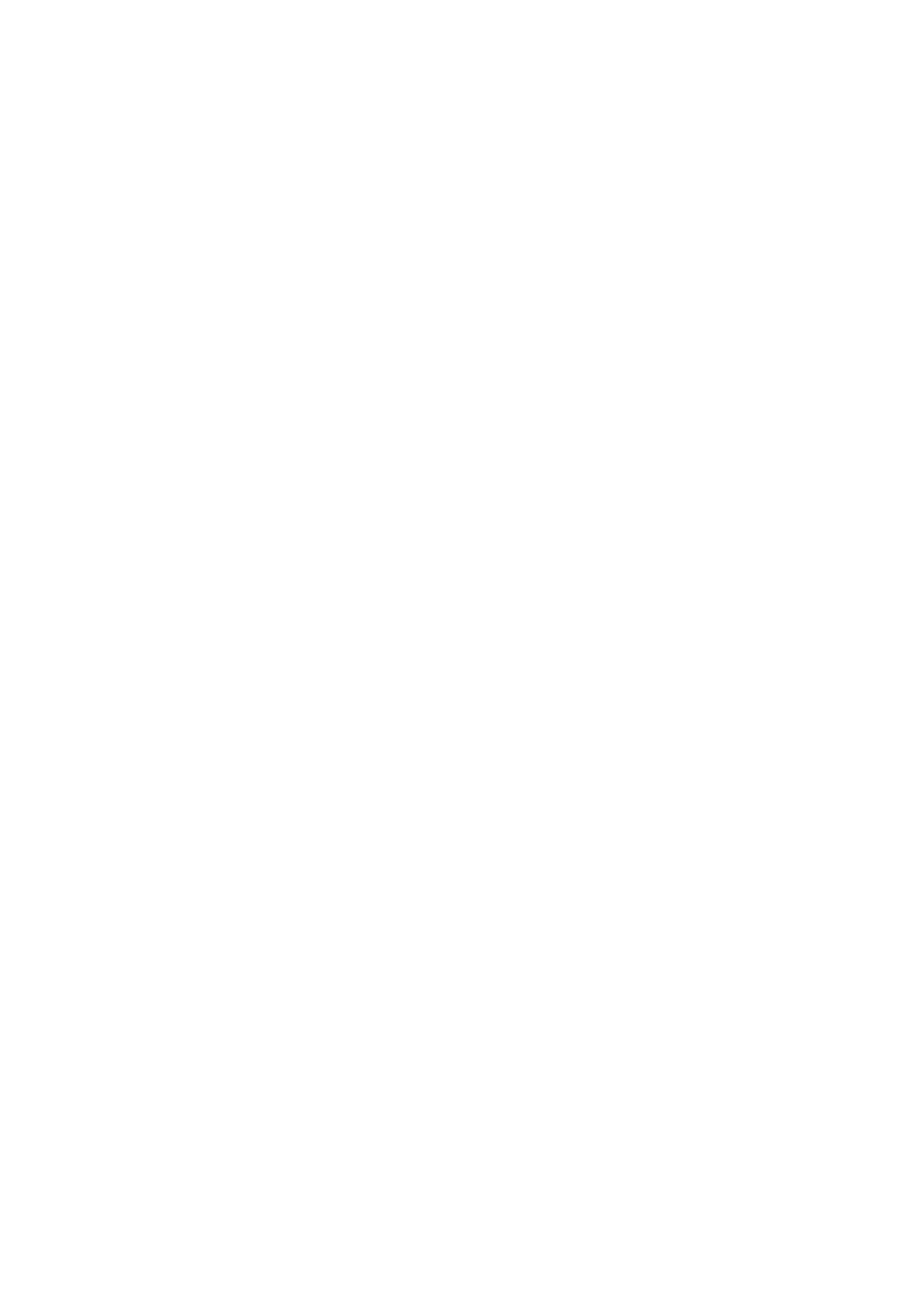## **SCHEDULE 1**

## **THE ARTICLES**

Section 1(3)

## <span id="page-18-1"></span><span id="page-18-0"></span>**PART I – THE CONVENTION**

## ARTICLE 2

#### *Right to life*

1. Everyone's right to life shall be protected by law. No one shall be deprived of his life intentionally save in the execution of a sentence of a court following his conviction of a crime for which this penalty is provided by law.

2. Deprivation of life shall not be regarded as inflicted in contravention of this Article when it results from the use of force which is no more than absolutely necessary:

- (a) in defence of any person from unlawful violence;
- (b) in order to effect a lawful arrest or to prevent the escape of a person lawfully detained;
- (c) in action lawfully taken for the purpose of quelling a riot or insurrection.

#### ARTICLE 3

#### *Prohibition of torture*

No one shall be subjected to torture or to inhuman or degrading treatment or punishment.

#### ARTICLE 4

#### *Prohibition of slavery and forced labour*

- 1. No one shall be held in slavery or servitude.
- 2. No one shall be required to perform forced or compulsory labour.

3. For the purpose of this Article the term "forced or compulsory labour" shall not include:

> (a) any work required to be done in the ordinary course of detention imposed according to the provisions of Article 5 of this Convention or during conditional release from such detention;

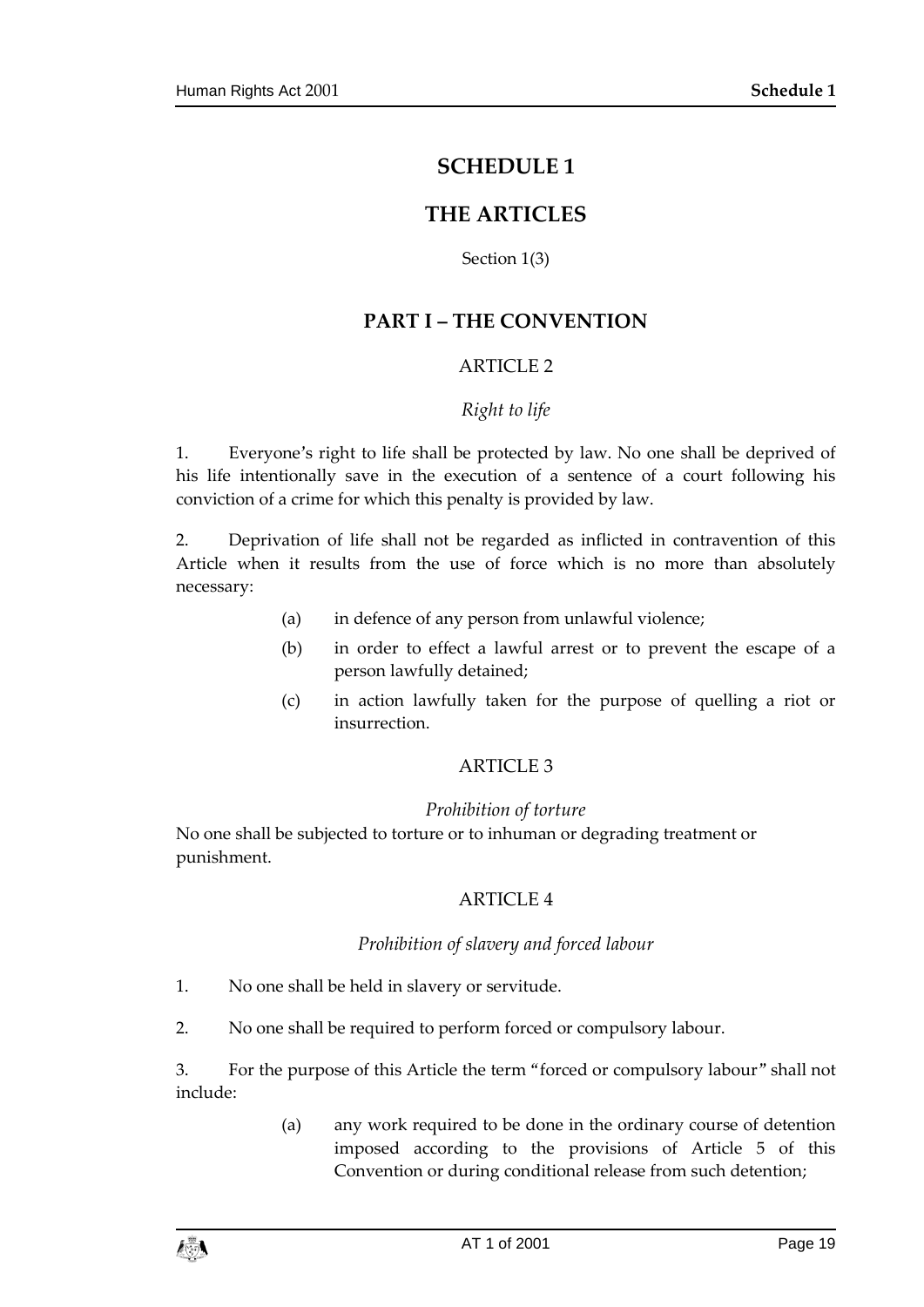- (b) any service of a military character or, in case of conscientious objectors in countries where they are recognised, service exacted instead of compulsory military service;
- (c) any service exacted in case of an emergency or calamity threatening the life or well-being of the community;
- (d) any work or service which forms part of normal civic obligations.

#### ARTICLE 5

#### *Right to liberty and security*

1. Everyone has the right to liberty and security of person. No one shall be deprived of his liberty save in the following cases and in accordance with a procedure prescribed by law:

- (a) the lawful detention of a person after conviction by a competent court;
- (b) the lawful arrest or detention of a person for non-compliance with the lawful order of a court or in order to secure the fulfilment of any obligation prescribed by law;
- (c) the lawful arrest or detention of a person effected for the purpose of bringing him before the competent legal authority on reasonable suspicion of having committed an offence or when it is reasonably considered necessary to prevent his committing an offence or fleeing after having done so;
- (d) the detention of a minor by lawful order for the purpose of educational supervision or his lawful detention for the purpose of bringing him before the competent legal authority;
- (e) the lawful detention of persons for the prevention of the spreading of infectious diseases, of persons of unsound mind, alcoholics or drug addicts or vagrants;
- (f) the lawful arrest or detention of a person to prevent his effecting an unauthorised entry into the country or of a person against whom action is being taken with a view to deportation or extradition.

2. Everyone who is arrested shall be informed promptly, in a language which he understands, of the reasons for his arrest and of any charge against him.

3. Everyone arrested or detained in accordance with the provisions of paragraph 1(c) of this Article shall be brought promptly before a judge or other officer authorised by law to exercise judicial power and shall be entitled to trial within a reasonable time or to release pending trial. Release may be conditioned by guarantees to appear for trial.

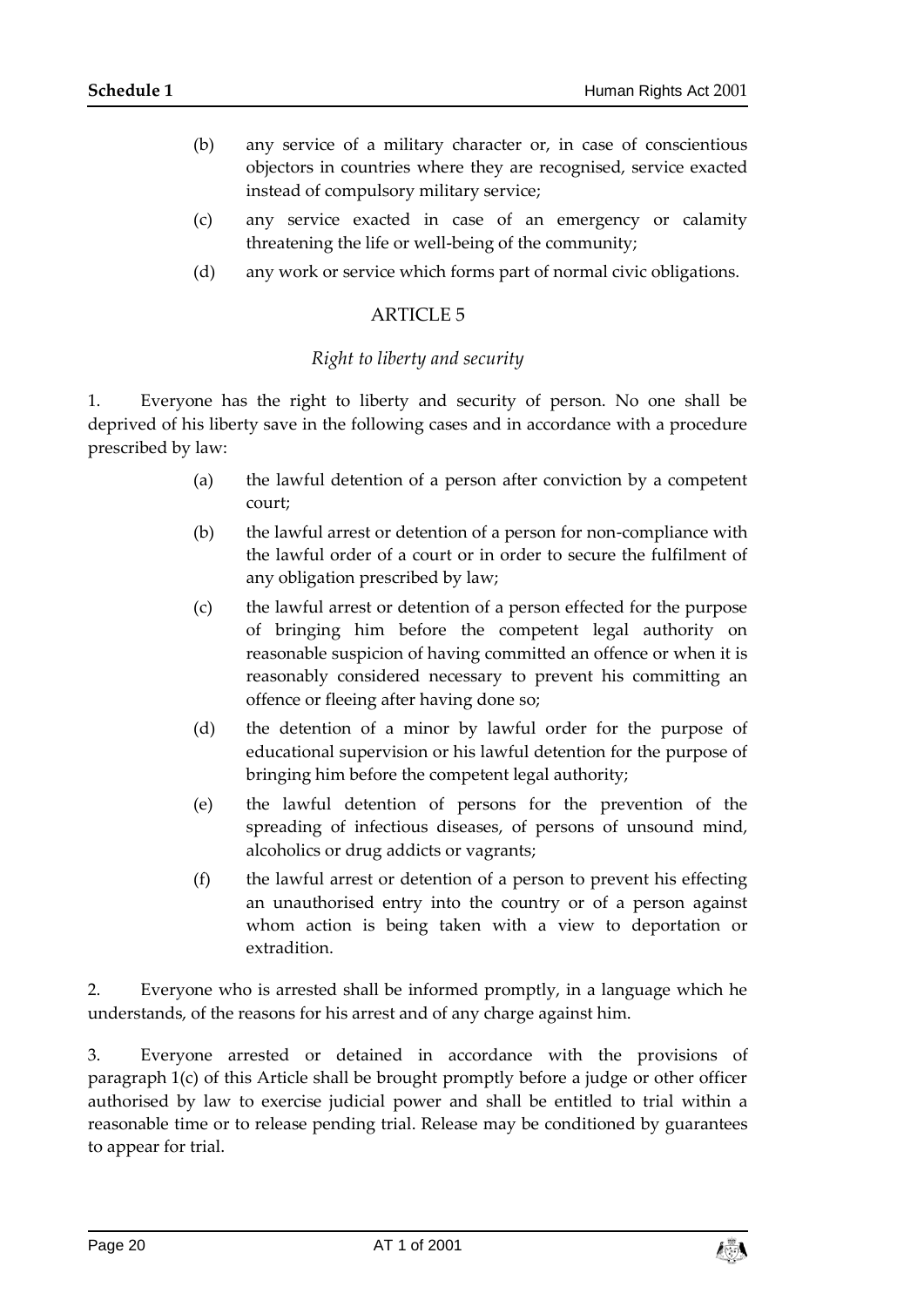4. Everyone who is deprived of his liberty by arrest or detention shall be entitled to take proceedings by which the lawfulness of his detention shall be decided speedily by a court and his release ordered if the detention is not lawful.

5. Everyone who has been the victim of arrest or detention in contravention of the provisions of this Article shall have an enforceable right to compensation.

#### ARTICLE 6

## *Right to a fair trial*

1. In the determination of his civil rights and obligations or of any criminal charge against him, everyone is entitled to a fair and public hearing within a reasonable time by an independent and impartial tribunal established by law. Judgment shall be pronounced publicly but the press and public may be excluded from all or part of the trial in the interest of morals, public order or national security in a democratic society, where the interests of juveniles or the protection of the private life of the parties so require, or to the extent strictly necessary in the opinion of the court in special circumstances where publicity would prejudice the interests of justice.

2. Everyone charged with a criminal offence shall be presumed innocent until proved guilty according to law.

- 3. Everyone charged with a criminal offence has the following minimum rights:
	- (a) to be informed promptly, in a language which he understands and in detail, of the nature and cause of the accusation against him;
	- (b) to have adequate time and facilities for the preparation of his defence;
	- (c) to defend himself in person or through legal assistance of his own choosing or, if he has not sufficient means to pay for legal assistance, to be given it free when the interests of justice so require;
	- (d) to examine or have examined witnesses against him and to obtain the attendance and examination of witnesses on his behalf under the same conditions as witnesses against him;
	- (e) to have the free assistance of an interpreter if he cannot understand or speak the language used in court.

## ARTICLE<sub>7</sub>

#### *No punishment without law*

1. No one shall be held guilty of any criminal offence on account of any act or omission which did not constitute a criminal offence under national or international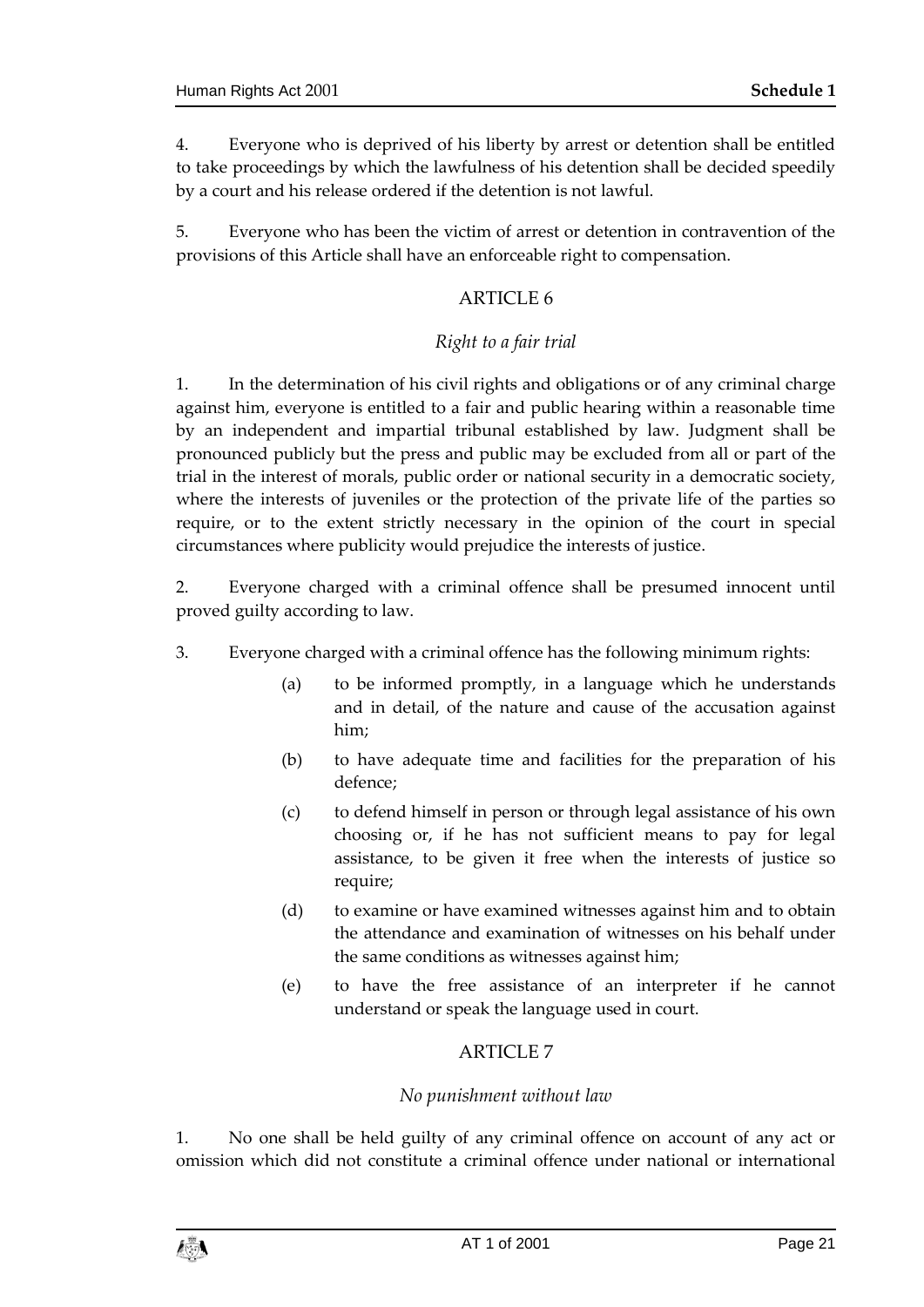law at the time when it was committed. Nor shall a heavier penalty be imposed than the one that was applicable at the time the criminal offence was committed.

2. This Article shall not prejudice the trial and punishment of any person for any act or omission which, at the time when it was committed, was criminal according to the general principles of law recognised by civilised nations.

## ARTICLE 8

## *Right to respect for private and family life*

1. Everyone has the right to respect for his private and family life, his home and his correspondence.

2. There shall be no interference by a public authority with the exercise of this right except such as is in accordance with the law and is necessary in a democratic society in the interests of national security, public safety or the economic well-being of the country, for the prevention of disorder or crime, for the protection of health or morals, or for the protection of the rights and freedoms of others.

## ARTICLE 9

## *Freedom of thought, conscience and religion*

1. Everyone has the right to freedom of thought, conscience and religion; this right includes freedom to change his religion or belief and freedom, either alone or in community with others and in public or private, to manifest his religion or belief, in worship, teaching, practice and observance.

2. Freedom to manifest one's religion or beliefs shall be subject only to such limitations as are prescribed by law and are necessary in a democratic society in the interests of public safety, for the protection of public order, health or morals, or for the protection of the rights and freedoms of others.

## ARTICLE 10

## *Freedom of expression*

1. Everyone has the right to freedom of expression. This right shall include freedom to hold opinions and to receive and impart information and ideas without interference by public authority and regardless of frontiers. This Article shall not prevent States from requiring the licensing of broadcasting, television or cinema enterprises.

2. The exercise of these freedoms, since it carries with it duties and responsibilities, may be subject to such formalities, conditions, restrictions or penalties as are prescribed by law and are necessary in a democratic society, in the interests of national security, territorial integrity or public safety, for the prevention of disorder or crime,

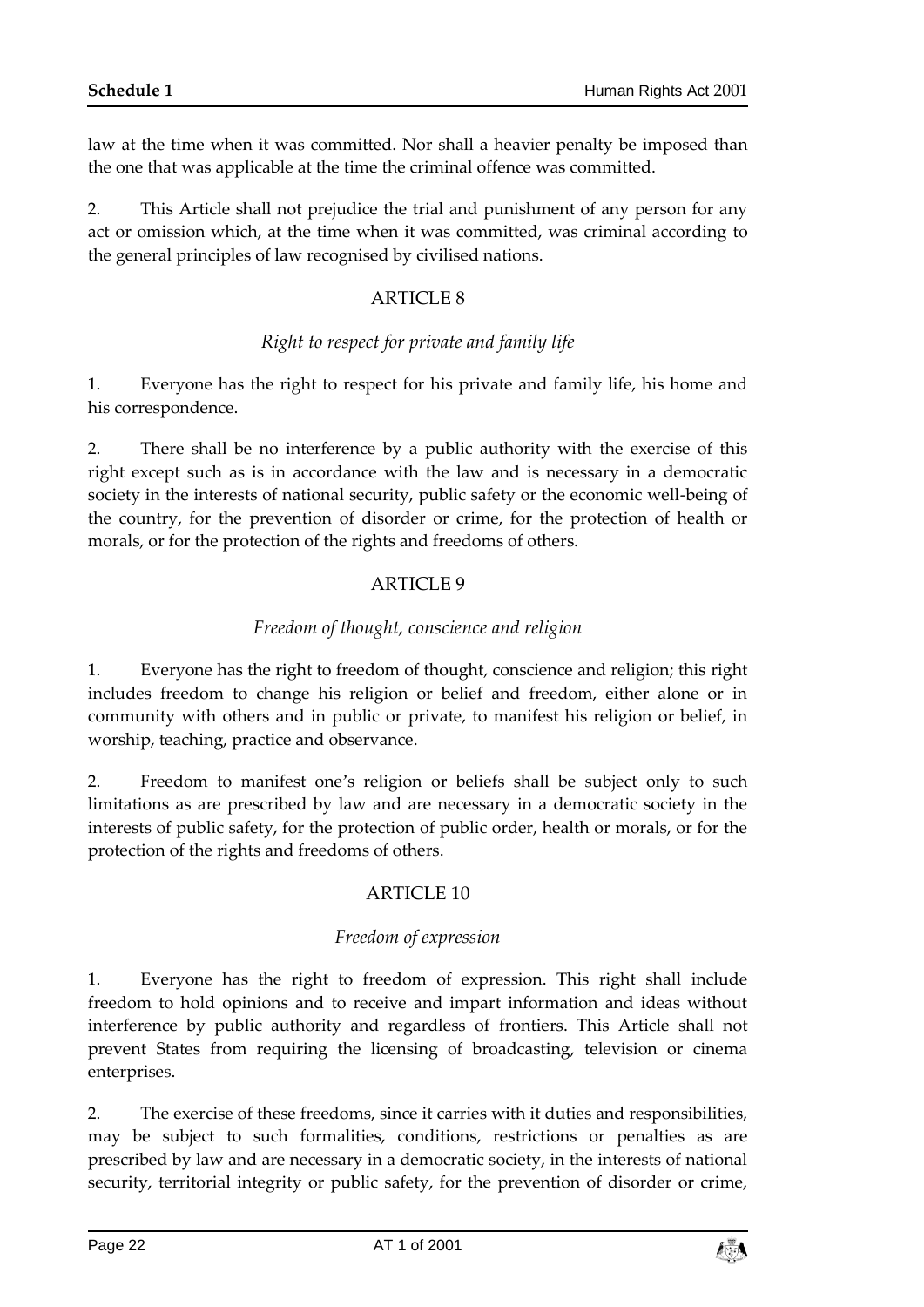for the protection of health or morals, for the protection of the reputation or rights of others, for preventing the disclosure of information received in confidence, or for maintaining the authority and impartiality of the judiciary.

## ARTICLE 11

#### *Freedom of assembly and association*

1. Everyone has the right to freedom of peaceful assembly and to freedom of association with others, including the right to form and to join trade unions for the protection of his interests.

2. No restrictions shall be placed on the exercise of these rights other than such as are prescribed by law and are necessary in a democratic society in the interests of national security or public safety, for the prevention of disorder or crime, for the protection of health or morals or for the protection of the rights and freedoms of others. This Article shall not prevent the imposition of lawful restrictions on the exercise of these rights by members of the armed forces, of the police or of the administration of the State.

## ARTICLE 12

## *Right to marry*

Men and women of marriageable age have the right to marry and to found a family, according to the national laws governing the exercise of this right.

#### ARTICLE 14

#### *Prohibition of discrimination*

The enjoyment of the rights and freedoms set forth in this Convention shall be secured without discrimination on any ground such as sex, race, colour, language, religion, political or other opinion, national or social origin, association with a national minority, property, birth or other status.

#### ARTICLE 16

#### *Restrictions on political activity of aliens*

Nothing in Articles 10, 11 and 14 shall be regarded as preventing the High Contracting Parties from imposing restrictions on the political activity of aliens.

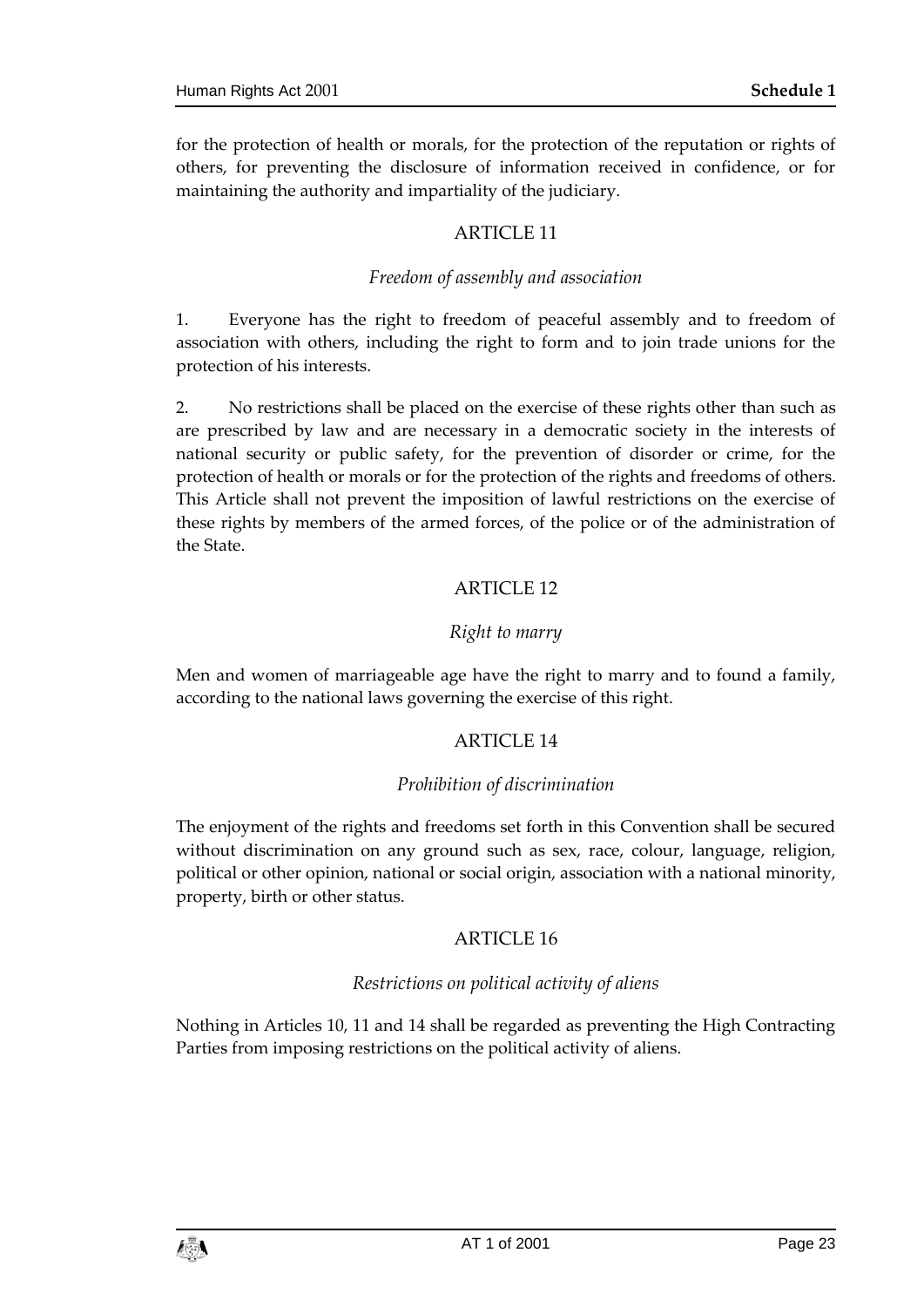## ARTICLE 17

## *Prohibition of abuse of rights*

Nothing in this Convention may be interpreted as implying for any State, group or person any right to engage in any activity or perform any act aimed at the destruction of any of the rights and freedoms set forth herein or at their limitation to a greater extent than is provided for in the Convention.

## ARTICLE 18

#### *Limitation on use of restrictions on rights*

The restrictions permitted under this Convention to the said rights and freedoms shall not be applied for any purpose other than those for which they have been prescribed.

## **PART IA - THE FIRST PROTOCOL**<sup>15</sup>

## ARTICLE 1

## *Protection of property*

Every natural or legal person is entitled to the peaceful enjoyment of his possessions. No one shall be deprived of his possessions except in the public interest and subject to the conditions provided for by law and by the general principles of international law.

The preceding provisions shall not, however, in any way impair the right of a State to enforce such laws as it deems necessary to control the use of property in accordance with the general interest or to secure the payment of taxes or other contributions or penalties.

#### ARTICLE 2

#### *Right to education*

No person shall be denied the right to education. In the exercise of any functions which it assumes in relation to education and to teaching, the State shall respect the right of parents to ensure such education and teaching in conformity with their own religious and philosophical convictions.**<sup>16</sup>**

#### ARTICLE 3

#### *Right to free elections*

The High Contracting Parties undertake to hold free elections at reasonable intervals by secret ballot, under conditions which will ensure the free expression of the opinion of the people in the choice of the legislature.

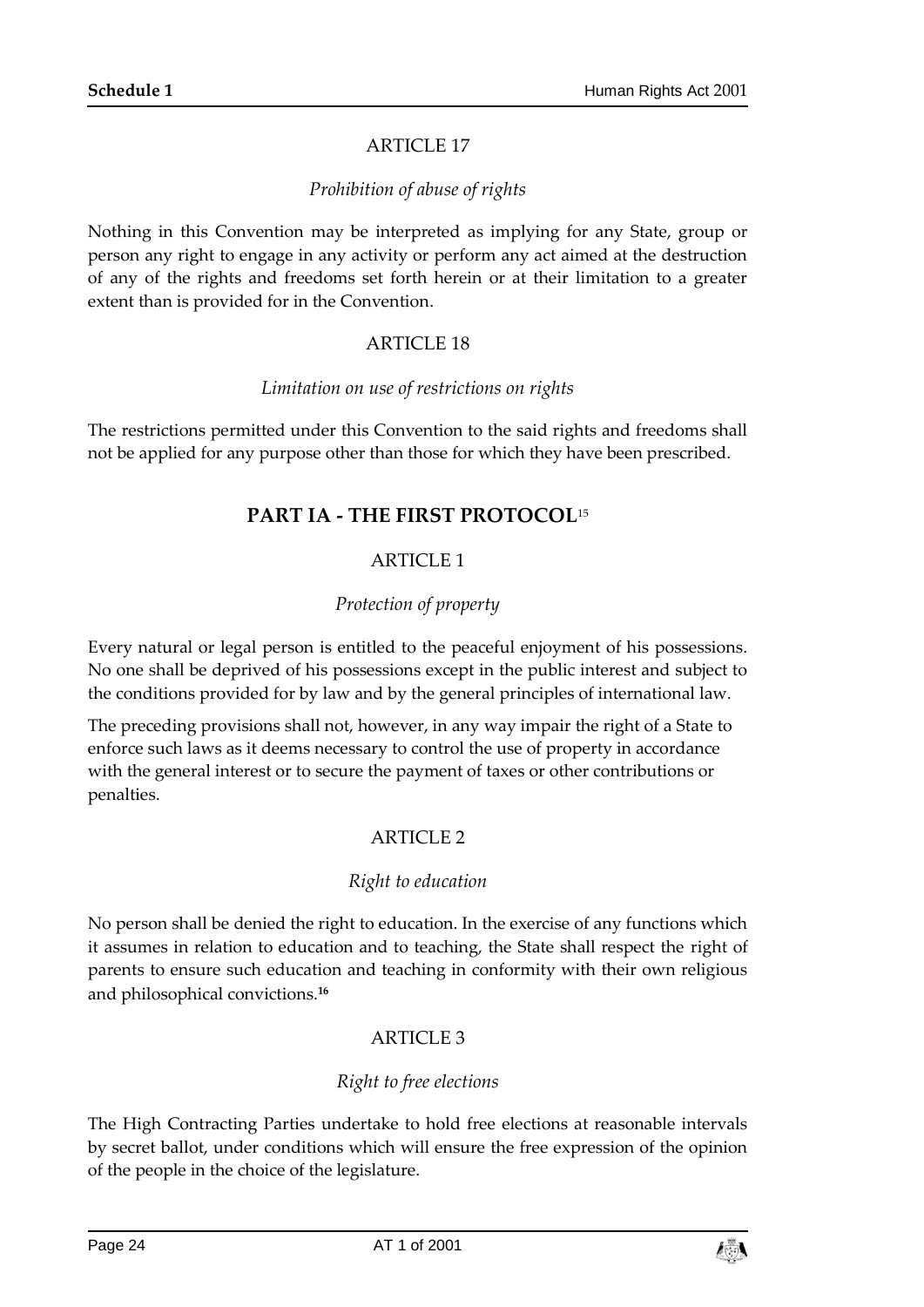## **PART II – 13TH PROTOCOL**<sup>17</sup>

#### ARTICLE 1

#### *Abolition of the death penalty*

<span id="page-24-1"></span><span id="page-24-0"></span>The death penalty shall be abolished. No-one shall be condemned to such penalty or executed.

## **SCHEDULE 2**<sup>18</sup>

## **SCHEDULE 3**

## **DESIGNATED RESERVATION**

Section 1(2)**<sup>19</sup>**

## <span id="page-24-2"></span>**RESERVATION OF 9 OCTOBER 2001 TO ARTICLE 2 OF THE FIRST PROTOCOL TO THE CONVENTION**

In view of certain provisions of the *Education Act 2001* (of Tynwald) or, until the coming into operation of that Act, the Isle of Man *Education Act 1949*, the principle affirmed in the second sentence of Article 2 is accepted by the United Kingdom only so far as it is compatible with the provision of efficient instruction and training, and the avoidance of unreasonable public expenditure in the Isle of Man.